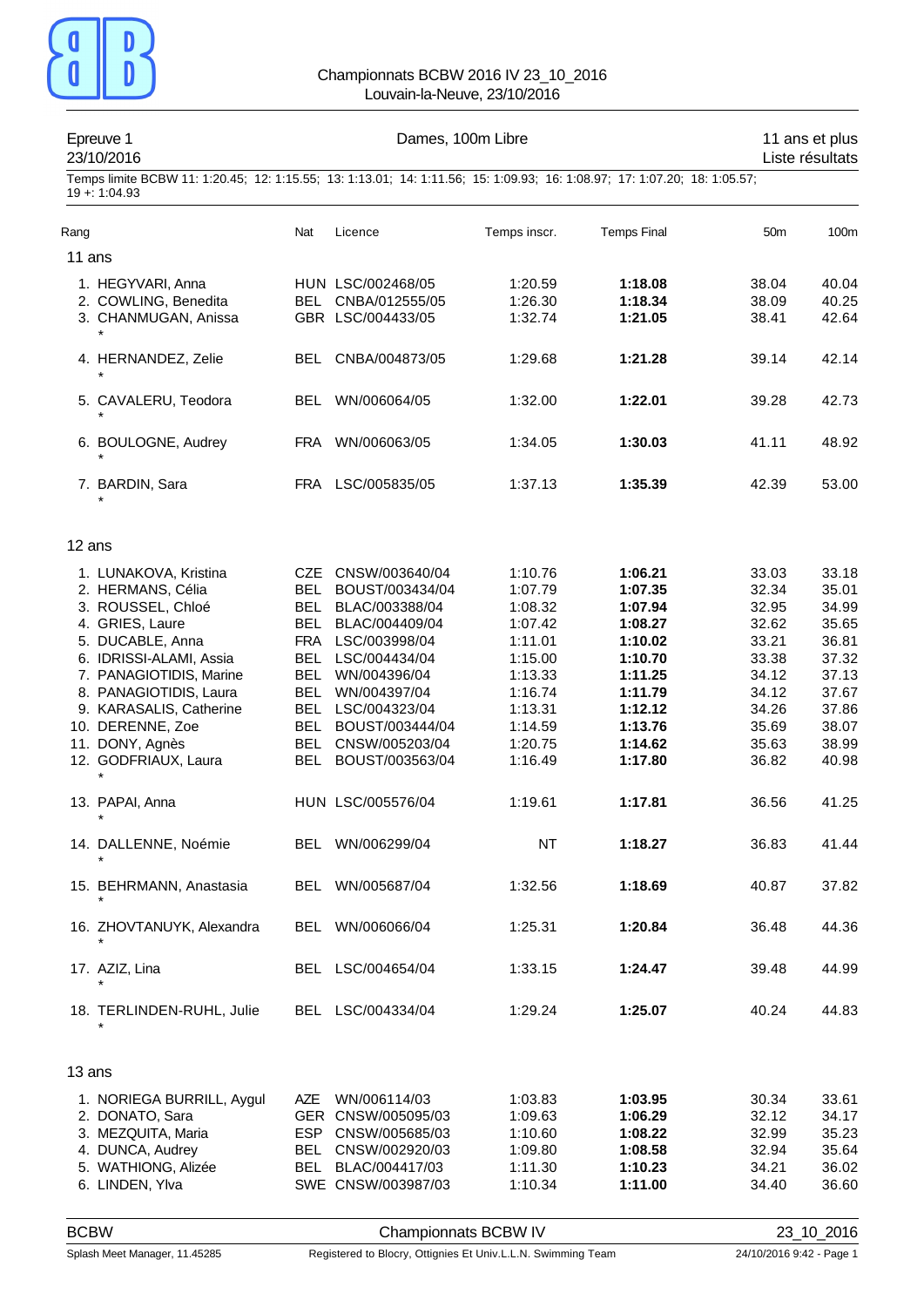

## Epreuve 1, Filles, 100m Libre, 13 ans

|                         | Nat                                                                                                                                                                                                                                                                                                                                                                                                                                                                                                | Licence                                                                                    | Temps inscr.                                                                                                                                                                                                                                                                                                                                                                                                         | <b>Temps Final</b>                                                                                                                                                         | 50 <sub>m</sub>                                                                                                                                                              | 100m                                                                                                                                                           |
|-------------------------|----------------------------------------------------------------------------------------------------------------------------------------------------------------------------------------------------------------------------------------------------------------------------------------------------------------------------------------------------------------------------------------------------------------------------------------------------------------------------------------------------|--------------------------------------------------------------------------------------------|----------------------------------------------------------------------------------------------------------------------------------------------------------------------------------------------------------------------------------------------------------------------------------------------------------------------------------------------------------------------------------------------------------------------|----------------------------------------------------------------------------------------------------------------------------------------------------------------------------|------------------------------------------------------------------------------------------------------------------------------------------------------------------------------|----------------------------------------------------------------------------------------------------------------------------------------------------------------|
| 7. DEJEAN, Floriane     | <b>BEL</b>                                                                                                                                                                                                                                                                                                                                                                                                                                                                                         | CNSW/005211/03                                                                             | 1:15.70                                                                                                                                                                                                                                                                                                                                                                                                              | 1:15.50                                                                                                                                                                    | 36.03                                                                                                                                                                        | 39.47                                                                                                                                                          |
|                         |                                                                                                                                                                                                                                                                                                                                                                                                                                                                                                    |                                                                                            |                                                                                                                                                                                                                                                                                                                                                                                                                      |                                                                                                                                                                            |                                                                                                                                                                              |                                                                                                                                                                |
|                         |                                                                                                                                                                                                                                                                                                                                                                                                                                                                                                    |                                                                                            |                                                                                                                                                                                                                                                                                                                                                                                                                      |                                                                                                                                                                            |                                                                                                                                                                              |                                                                                                                                                                |
| 14 ans                  |                                                                                                                                                                                                                                                                                                                                                                                                                                                                                                    |                                                                                            |                                                                                                                                                                                                                                                                                                                                                                                                                      |                                                                                                                                                                            |                                                                                                                                                                              |                                                                                                                                                                |
|                         |                                                                                                                                                                                                                                                                                                                                                                                                                                                                                                    |                                                                                            |                                                                                                                                                                                                                                                                                                                                                                                                                      |                                                                                                                                                                            |                                                                                                                                                                              | 32.82                                                                                                                                                          |
|                         |                                                                                                                                                                                                                                                                                                                                                                                                                                                                                                    |                                                                                            |                                                                                                                                                                                                                                                                                                                                                                                                                      |                                                                                                                                                                            |                                                                                                                                                                              | 33.33                                                                                                                                                          |
|                         |                                                                                                                                                                                                                                                                                                                                                                                                                                                                                                    |                                                                                            |                                                                                                                                                                                                                                                                                                                                                                                                                      |                                                                                                                                                                            |                                                                                                                                                                              | 33.25                                                                                                                                                          |
|                         |                                                                                                                                                                                                                                                                                                                                                                                                                                                                                                    |                                                                                            |                                                                                                                                                                                                                                                                                                                                                                                                                      |                                                                                                                                                                            |                                                                                                                                                                              | 34.90                                                                                                                                                          |
|                         |                                                                                                                                                                                                                                                                                                                                                                                                                                                                                                    |                                                                                            | 1:08.79                                                                                                                                                                                                                                                                                                                                                                                                              |                                                                                                                                                                            |                                                                                                                                                                              | 34.97                                                                                                                                                          |
|                         | <b>BEL</b>                                                                                                                                                                                                                                                                                                                                                                                                                                                                                         | BOUST/004309/02                                                                            | 1:09.75                                                                                                                                                                                                                                                                                                                                                                                                              | 1:08.69                                                                                                                                                                    |                                                                                                                                                                              | 34.80                                                                                                                                                          |
|                         | <b>BEL</b>                                                                                                                                                                                                                                                                                                                                                                                                                                                                                         | WN/002244/02                                                                               | 1:05.83                                                                                                                                                                                                                                                                                                                                                                                                              | 1:09.37                                                                                                                                                                    | 33.48                                                                                                                                                                        | 35.89                                                                                                                                                          |
|                         |                                                                                                                                                                                                                                                                                                                                                                                                                                                                                                    |                                                                                            |                                                                                                                                                                                                                                                                                                                                                                                                                      |                                                                                                                                                                            |                                                                                                                                                                              | 36.82                                                                                                                                                          |
| 9. LEADLEY, Megan       |                                                                                                                                                                                                                                                                                                                                                                                                                                                                                                    |                                                                                            | 1:17.03                                                                                                                                                                                                                                                                                                                                                                                                              | 1:16.22                                                                                                                                                                    | 36.46                                                                                                                                                                        | 39.76                                                                                                                                                          |
|                         |                                                                                                                                                                                                                                                                                                                                                                                                                                                                                                    |                                                                                            |                                                                                                                                                                                                                                                                                                                                                                                                                      |                                                                                                                                                                            |                                                                                                                                                                              |                                                                                                                                                                |
|                         |                                                                                                                                                                                                                                                                                                                                                                                                                                                                                                    |                                                                                            |                                                                                                                                                                                                                                                                                                                                                                                                                      |                                                                                                                                                                            |                                                                                                                                                                              |                                                                                                                                                                |
| 15 ans                  |                                                                                                                                                                                                                                                                                                                                                                                                                                                                                                    |                                                                                            |                                                                                                                                                                                                                                                                                                                                                                                                                      |                                                                                                                                                                            |                                                                                                                                                                              |                                                                                                                                                                |
|                         | BEL.                                                                                                                                                                                                                                                                                                                                                                                                                                                                                               |                                                                                            |                                                                                                                                                                                                                                                                                                                                                                                                                      | 1:00.68                                                                                                                                                                    | 29.78                                                                                                                                                                        | 30.90                                                                                                                                                          |
|                         |                                                                                                                                                                                                                                                                                                                                                                                                                                                                                                    |                                                                                            |                                                                                                                                                                                                                                                                                                                                                                                                                      |                                                                                                                                                                            |                                                                                                                                                                              | 33.18                                                                                                                                                          |
|                         | <b>BEL</b>                                                                                                                                                                                                                                                                                                                                                                                                                                                                                         |                                                                                            | 1:03.83                                                                                                                                                                                                                                                                                                                                                                                                              | 1:04.21                                                                                                                                                                    | 30.64                                                                                                                                                                        | 33.57                                                                                                                                                          |
|                         | <b>BEL</b>                                                                                                                                                                                                                                                                                                                                                                                                                                                                                         |                                                                                            | 1:03.34                                                                                                                                                                                                                                                                                                                                                                                                              | 1:05.12                                                                                                                                                                    | 30.99                                                                                                                                                                        | 34.13                                                                                                                                                          |
| 5. KULIK, Daria         | <b>BEL</b>                                                                                                                                                                                                                                                                                                                                                                                                                                                                                         | CNSW/005731/01                                                                             | 1:04.43                                                                                                                                                                                                                                                                                                                                                                                                              | 1:05.33                                                                                                                                                                    | 30.79                                                                                                                                                                        | 34.54                                                                                                                                                          |
| 6. MAGREMANNE, Victoria | <b>BEL</b>                                                                                                                                                                                                                                                                                                                                                                                                                                                                                         | WN/001800/01                                                                               | 1:05.83                                                                                                                                                                                                                                                                                                                                                                                                              | 1:06.75                                                                                                                                                                    | 32.25                                                                                                                                                                        | 34.50                                                                                                                                                          |
| 7. MARIN, Marie         | BEL                                                                                                                                                                                                                                                                                                                                                                                                                                                                                                | CNBA/004893/01                                                                             | 1:06.67                                                                                                                                                                                                                                                                                                                                                                                                              | 1:07.09                                                                                                                                                                    | 32.19                                                                                                                                                                        | 34.90                                                                                                                                                          |
| 8. HEYMANS, Alissia     | BEL.                                                                                                                                                                                                                                                                                                                                                                                                                                                                                               | CNSW/002917/01                                                                             | 1:07.62                                                                                                                                                                                                                                                                                                                                                                                                              | 1:09.03                                                                                                                                                                    | 33.16                                                                                                                                                                        | 35.87                                                                                                                                                          |
| 9. WILD, Joséphine      |                                                                                                                                                                                                                                                                                                                                                                                                                                                                                                    |                                                                                            | 1:10.28                                                                                                                                                                                                                                                                                                                                                                                                              | 1:09.68                                                                                                                                                                    | 33.36                                                                                                                                                                        | 36.32                                                                                                                                                          |
|                         |                                                                                                                                                                                                                                                                                                                                                                                                                                                                                                    |                                                                                            |                                                                                                                                                                                                                                                                                                                                                                                                                      |                                                                                                                                                                            |                                                                                                                                                                              |                                                                                                                                                                |
|                         |                                                                                                                                                                                                                                                                                                                                                                                                                                                                                                    |                                                                                            |                                                                                                                                                                                                                                                                                                                                                                                                                      |                                                                                                                                                                            |                                                                                                                                                                              |                                                                                                                                                                |
| 1. INGLESE, Eva         | <b>BEL</b>                                                                                                                                                                                                                                                                                                                                                                                                                                                                                         | CNBA/002054/00                                                                             | 1:01.21                                                                                                                                                                                                                                                                                                                                                                                                              | 1:01.96                                                                                                                                                                    | 30.27                                                                                                                                                                        | 31.69                                                                                                                                                          |
| 2. SCHOEMANS, Stéphanie | <b>BEL</b>                                                                                                                                                                                                                                                                                                                                                                                                                                                                                         | LSC/000800/00                                                                              |                                                                                                                                                                                                                                                                                                                                                                                                                      | 1:02.44                                                                                                                                                                    |                                                                                                                                                                              | 32.54                                                                                                                                                          |
| 3. PANSAERTS, Laure     | BEL.                                                                                                                                                                                                                                                                                                                                                                                                                                                                                               | CNSW/006147/00                                                                             | 1:09.72                                                                                                                                                                                                                                                                                                                                                                                                              | 1:02.68                                                                                                                                                                    | 30.18                                                                                                                                                                        | 32.50                                                                                                                                                          |
|                         | <b>BEL</b>                                                                                                                                                                                                                                                                                                                                                                                                                                                                                         | BOUST/001014/00                                                                            |                                                                                                                                                                                                                                                                                                                                                                                                                      |                                                                                                                                                                            |                                                                                                                                                                              | 35.61                                                                                                                                                          |
|                         |                                                                                                                                                                                                                                                                                                                                                                                                                                                                                                    |                                                                                            |                                                                                                                                                                                                                                                                                                                                                                                                                      |                                                                                                                                                                            |                                                                                                                                                                              | 36.29                                                                                                                                                          |
|                         |                                                                                                                                                                                                                                                                                                                                                                                                                                                                                                    |                                                                                            |                                                                                                                                                                                                                                                                                                                                                                                                                      |                                                                                                                                                                            |                                                                                                                                                                              |                                                                                                                                                                |
|                         |                                                                                                                                                                                                                                                                                                                                                                                                                                                                                                    |                                                                                            |                                                                                                                                                                                                                                                                                                                                                                                                                      |                                                                                                                                                                            |                                                                                                                                                                              | 37.33                                                                                                                                                          |
|                         |                                                                                                                                                                                                                                                                                                                                                                                                                                                                                                    |                                                                                            |                                                                                                                                                                                                                                                                                                                                                                                                                      |                                                                                                                                                                            |                                                                                                                                                                              |                                                                                                                                                                |
| 17 - 18 ans             |                                                                                                                                                                                                                                                                                                                                                                                                                                                                                                    |                                                                                            |                                                                                                                                                                                                                                                                                                                                                                                                                      |                                                                                                                                                                            |                                                                                                                                                                              |                                                                                                                                                                |
|                         |                                                                                                                                                                                                                                                                                                                                                                                                                                                                                                    |                                                                                            |                                                                                                                                                                                                                                                                                                                                                                                                                      |                                                                                                                                                                            |                                                                                                                                                                              | 31.69                                                                                                                                                          |
|                         |                                                                                                                                                                                                                                                                                                                                                                                                                                                                                                    |                                                                                            |                                                                                                                                                                                                                                                                                                                                                                                                                      |                                                                                                                                                                            |                                                                                                                                                                              | 32.15                                                                                                                                                          |
|                         |                                                                                                                                                                                                                                                                                                                                                                                                                                                                                                    |                                                                                            |                                                                                                                                                                                                                                                                                                                                                                                                                      |                                                                                                                                                                            |                                                                                                                                                                              | 33.16                                                                                                                                                          |
|                         |                                                                                                                                                                                                                                                                                                                                                                                                                                                                                                    |                                                                                            |                                                                                                                                                                                                                                                                                                                                                                                                                      |                                                                                                                                                                            |                                                                                                                                                                              | 34.04                                                                                                                                                          |
|                         |                                                                                                                                                                                                                                                                                                                                                                                                                                                                                                    |                                                                                            |                                                                                                                                                                                                                                                                                                                                                                                                                      |                                                                                                                                                                            |                                                                                                                                                                              |                                                                                                                                                                |
|                         |                                                                                                                                                                                                                                                                                                                                                                                                                                                                                                    |                                                                                            | 1:03.74                                                                                                                                                                                                                                                                                                                                                                                                              |                                                                                                                                                                            | 31.59                                                                                                                                                                        | 34.93                                                                                                                                                          |
|                         |                                                                                                                                                                                                                                                                                                                                                                                                                                                                                                    |                                                                                            |                                                                                                                                                                                                                                                                                                                                                                                                                      |                                                                                                                                                                            |                                                                                                                                                                              |                                                                                                                                                                |
|                         |                                                                                                                                                                                                                                                                                                                                                                                                                                                                                                    |                                                                                            | 1:07.32                                                                                                                                                                                                                                                                                                                                                                                                              | 1:08.36                                                                                                                                                                    |                                                                                                                                                                              | 35.40                                                                                                                                                          |
|                         |                                                                                                                                                                                                                                                                                                                                                                                                                                                                                                    |                                                                                            |                                                                                                                                                                                                                                                                                                                                                                                                                      |                                                                                                                                                                            |                                                                                                                                                                              |                                                                                                                                                                |
|                         |                                                                                                                                                                                                                                                                                                                                                                                                                                                                                                    |                                                                                            |                                                                                                                                                                                                                                                                                                                                                                                                                      |                                                                                                                                                                            |                                                                                                                                                                              | 38.04                                                                                                                                                          |
|                         |                                                                                                                                                                                                                                                                                                                                                                                                                                                                                                    |                                                                                            |                                                                                                                                                                                                                                                                                                                                                                                                                      |                                                                                                                                                                            |                                                                                                                                                                              |                                                                                                                                                                |
|                         | 1. ZERAIDI, Kenza<br>2. SCHOEMANS, Coralie<br>3. ELIARD, Tania<br>4. DUCABLE, Manon<br>5. DERENNE, Luna<br>6. GIRBOUX, Fanette<br>7. CORNELIS, Anaïs<br>8. KENWORTHY, Kate<br>1. COETS, Shannon<br>2. WATHIONG, Océane<br>3. MIES, Alexia<br>4. D'HONDT, Alexie<br>16 ans<br>4. DELVAUX, Pauline<br>5. FOLCH, Margot<br>6. LACHAPELLE, Hélène<br>1. CAVADINI, Virginie<br>2. TROST, Eva<br>3. MURPHY, Anya<br>4. FAVART, Manon<br>5. FAVART, Megan<br>6. MAGREMANNE, Zoé<br>7. BEAUCLERCQ, Margaux | BEL.<br>BEL<br><b>BEL</b><br><b>FRA</b><br><b>BEL</b><br>BEL.<br><b>FRA</b><br>BEL.<br>BEL | CNBA/001753/02<br>LSC/001060/02<br>BOUST/004894/02<br>LSC/004003/02<br>BOUST/002348/02<br>GBR CNSW/005997/02<br>GBR WN/003933/02<br>BOUST/001612/01<br>BLAC/001189/01<br>BLAC/001179/01<br>CNBA/002050/01<br>GBR CNSW/001657/01<br>WN/002939/00<br>WN/001656/00<br>CNBA/000486/98<br>BEL<br>BEL<br>CNSW/005150/99<br>GBR WN/000544/98<br>WN/003644/98<br>BEL<br>WN/003645/98<br>BEL WN/001164/99<br>BEL WN/003340/99 | 1:03.51<br>1:04.83<br>1:05.87<br>1:07.82<br>1:11.07<br>59.74<br>1:02.73<br>1:03.11<br>1:06.68<br>1:06.30<br>1:09.79<br>1:02.04<br>1:01.75<br>1:04.05<br>1:02.78<br>1:09.85 | 1:03.82<br>1:04.94<br>1:05.38<br>1:06.70<br>1:08.05<br>1:10.85<br>1:03.97<br>1:07.42<br>1:09.69<br>1:10.57<br>1:02.01<br>1:02.42<br>1:04.81<br>1:05.65<br>1:06.52<br>1:12.35 | 31.00<br>31.61<br>32.13<br>31.80<br>33.08<br>33.89<br>34.03<br>30.79<br>29.90<br>31.81<br>33.40<br>33.24<br>30.32<br>30.27<br>31.65<br>31.61<br>32.96<br>34.31 |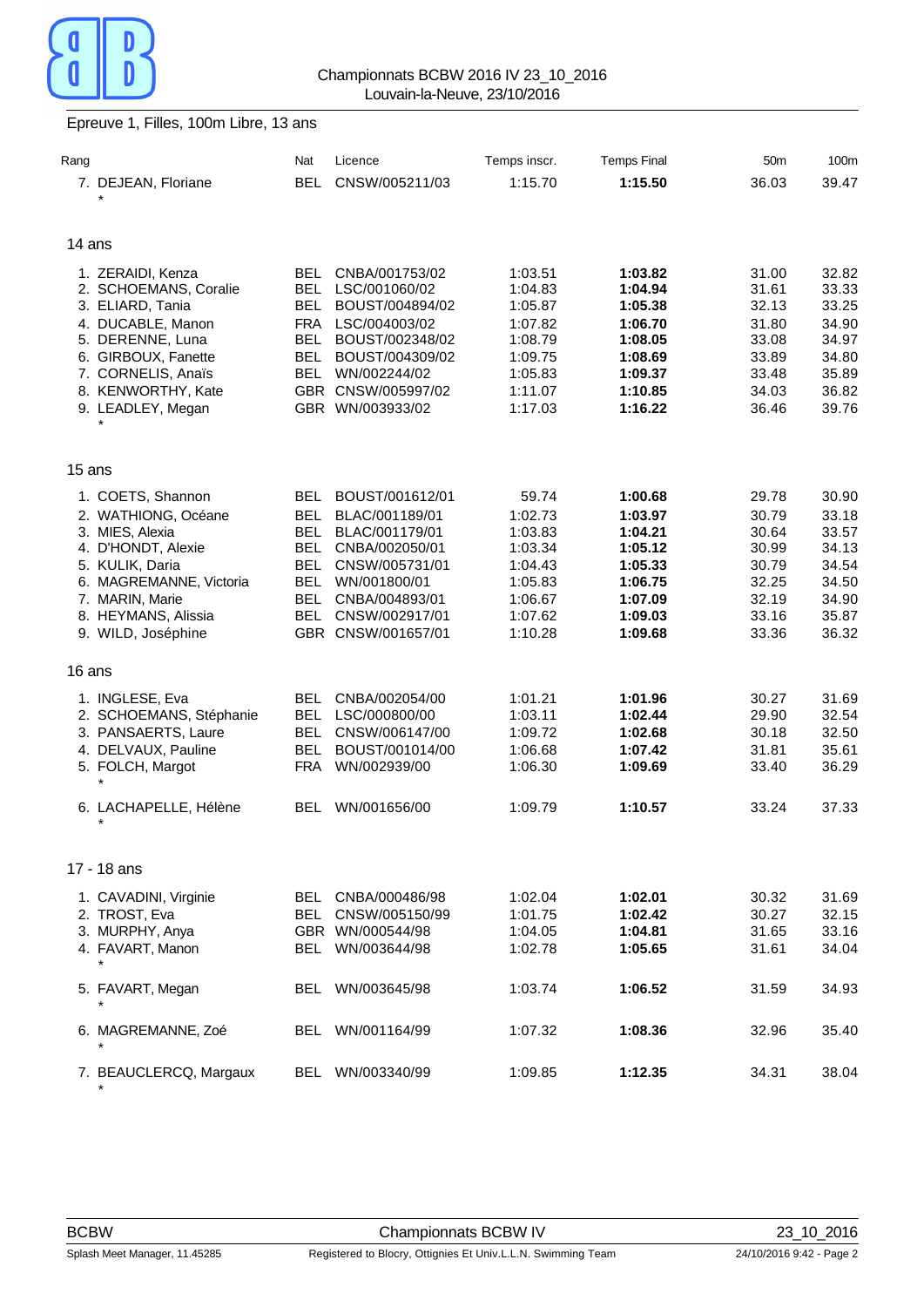### Epreuve 1, Dames, 100m Libre

| 19 ans et plus                                                                                                                                                                                                                                                         |                                                                                                |                                                                                                                                                                                                                  |                                                                                                                          |                                                                                                                          |                                                                                                          |                                                                                                          |
|------------------------------------------------------------------------------------------------------------------------------------------------------------------------------------------------------------------------------------------------------------------------|------------------------------------------------------------------------------------------------|------------------------------------------------------------------------------------------------------------------------------------------------------------------------------------------------------------------|--------------------------------------------------------------------------------------------------------------------------|--------------------------------------------------------------------------------------------------------------------------|----------------------------------------------------------------------------------------------------------|----------------------------------------------------------------------------------------------------------|
| 1. DOBRIN, Alexandra                                                                                                                                                                                                                                                   |                                                                                                | ROU CNBA/002152/93                                                                                                                                                                                               | 1:03.89                                                                                                                  | 1:01.08                                                                                                                  | 29.05                                                                                                    | 32.03                                                                                                    |
| Epreuve 2<br>23/10/2016                                                                                                                                                                                                                                                |                                                                                                | Messieurs, 100m Libre                                                                                                                                                                                            |                                                                                                                          |                                                                                                                          |                                                                                                          | 11 ans et plus<br>Liste résultats                                                                        |
| Temps limite BCBW 11: 1:19.78; 12: 1:13.81; 13: 1:09.55; 14: 1:06.50; 15: 1:04.89; 16: 1:03.91; 17: 1:01.73; 18: 1:00.26;<br>$19 + 58.17$                                                                                                                              |                                                                                                |                                                                                                                                                                                                                  |                                                                                                                          |                                                                                                                          |                                                                                                          |                                                                                                          |
| Rang                                                                                                                                                                                                                                                                   | Nat                                                                                            | Licence                                                                                                                                                                                                          | Temps inscr.                                                                                                             | <b>Temps Final</b>                                                                                                       | 50 <sub>m</sub>                                                                                          | 100 <sub>m</sub>                                                                                         |
| 11 ans                                                                                                                                                                                                                                                                 |                                                                                                |                                                                                                                                                                                                                  |                                                                                                                          |                                                                                                                          |                                                                                                          |                                                                                                          |
| 1. MANCINI, Luca<br>2. KOITE, Nago<br>3. ALLAUCA, Daniel<br>4. MACKELBERT, Léon                                                                                                                                                                                        | <b>BEL</b><br>BEL<br>BEL                                                                       | CNSW/005210/05<br>BEL LSC/002463/05<br>NSG/005729/05<br>WN/005767/05                                                                                                                                             | 1:16.00<br>1:17.77<br>1:23.20<br>1:23.44                                                                                 | 1:15.18<br>1:16.55<br>1:16.81<br>1:18.43                                                                                 | 36.39<br>35.44<br>36.15<br>36.82                                                                         | 38.79<br>41.11<br>40.66<br>41.61                                                                         |
| $12$ ans                                                                                                                                                                                                                                                               |                                                                                                |                                                                                                                                                                                                                  |                                                                                                                          |                                                                                                                          |                                                                                                          |                                                                                                          |
| 1. VAN BENEDEN, Jean<br>2. PANAGIOTIDIS, Alexandre<br>3. VAN WANROIJ, Sebastian<br>4. WARNON, Kervens<br>5. ABDO, Abdellah<br>6. HUYGHEBAERT, Pacôme                                                                                                                   | BEL<br>BEL<br>BEL                                                                              | BEL BLAC/004416/04<br>BEL WN/004398/04<br>NED WN/004401/04<br>CNSW/005153/04<br>CNBA/005503/04<br>CNSW/003984/04                                                                                                 | 1:05.69<br>1:09.31<br>1:10.02<br>1:11.00<br>1:14.25<br>1:13.14                                                           | 1:05.14<br>1:06.22<br>1:07.95<br>1:09.55<br>1:13.65<br>1:13.96                                                           | 31.06<br>31.94<br>32.28<br>34.00<br>35.19<br>35.22                                                       | 34.08<br>34.28<br>35.67<br>35.55<br>38.46<br>38.74                                                       |
| 13 ans                                                                                                                                                                                                                                                                 |                                                                                                |                                                                                                                                                                                                                  |                                                                                                                          |                                                                                                                          |                                                                                                          |                                                                                                          |
| 1. MARION, Xavier<br>2. LUBANSU, N'Landu<br>3. FOLCH, Remi<br>4. VAN HENTENRIJK, Matthieu<br>5. LACHAPELLE, Nathan<br>6. HUBERTY, Sacha<br>7. BARDIN, Pierre<br>8. IDRISSI-ALAMI, Zakaria<br>$\star$                                                                   | BEL<br>BEL<br>FRA<br><b>BEL</b><br><b>BEL</b><br>BEL<br><b>BEL</b>                             | CNSW/003289/03<br>LSC/004194/03<br>WN/003182/03<br>CNBA/002058/03<br>WN/004391/03<br>LSC/001295/03<br>FRA LSC/003242/03<br>LSC/005646/03                                                                         | 1:03.58<br>1:09.56<br>1:08.22<br>1:10.99<br>1:11.14<br>1:11.91<br>1:10.17<br>1:09.50                                     | 1:01.63<br>1:05.12<br>1:05.42<br>1:07.34<br>1:07.84<br>1:08.72<br>1:09.26<br>1:10.03                                     | 29.76<br>31.41<br>31.73<br>31.68<br>32.46<br>32.40<br>32.91<br>33.71                                     | 31.87<br>33.71<br>33.69<br>35.66<br>35.38<br>36.32<br>36.35<br>36.32                                     |
| 14 ans                                                                                                                                                                                                                                                                 |                                                                                                |                                                                                                                                                                                                                  |                                                                                                                          |                                                                                                                          |                                                                                                          |                                                                                                          |
| 1. LUNAK, Sebastian<br>2. VATA, Gjon<br>3. CLAYSON, Nicolas<br>4. HANSON, Cyril<br>5. ATANASOV, Kaloyan<br>6. MORIAU, Amaury<br>7. CULLUS, Célian<br>8. GERARDO FALACHO, Bruno<br>9. SEDDIK, Rayan<br>10. MERCHIER, Hugo<br>11. MARENNE, Loïc<br>12. HOUSSIERE, Pierre | CZE<br><b>BEL</b><br>BEL<br><b>BEL</b><br>BUL<br>BEL<br>BEL<br>BEL<br>BEL<br>BEL<br><b>BEL</b> | CNSW/003286/02<br>CNBA/002393/02<br>BLAC/001543/02<br>WN/002245/02<br>CNSW/004132/02<br>CNSW/001296/02<br>WN/004208/02<br>POR NSG/006413/02<br>CNBA/003411/02<br>WN/002282/02<br>WN/004393/02<br>BOUST/005426/02 | 54.54<br>59.11<br>57.11<br>58.19<br>1:02.69<br>1:01.97<br>1:00.71<br>1:01.71<br>1:06.67<br>1:01.79<br>1:04.88<br>1:06.40 | 54.86<br>58.59<br>58.75<br>59.00<br>1:00.31<br>1:01.31<br>1:01.38<br>1:01.50<br>1:01.84<br>1:02.69<br>1:06.03<br>1:06.61 | 26.27<br>28.55<br>27.84<br>26.68<br>29.27<br>29.46<br>29.69<br>29.90<br>30.06<br>30.02<br>31.56<br>32.20 | 28.59<br>30.04<br>30.91<br>32.32<br>31.04<br>31.85<br>31.69<br>31.60<br>31.78<br>32.67<br>34.47<br>34.41 |

*\**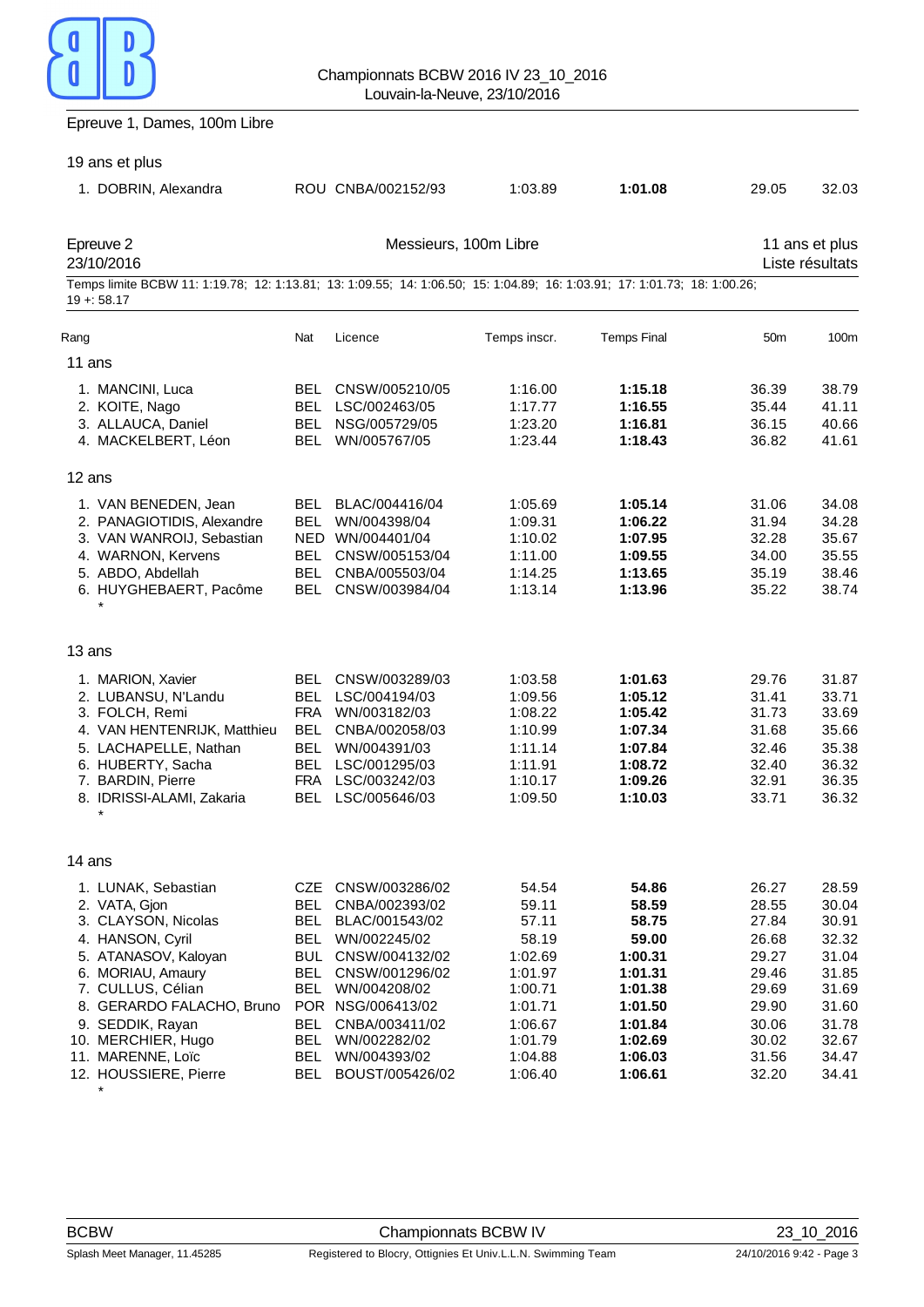

### Epreuve 2, Messieurs, 100m Libre

15 ans

|        | 1. MITITELU, Armand<br>2. DE GEEST, Louis<br>3. AL BATRO, Mohamed Ali<br>4. KROLOV, Mattias<br>5. JANSSENS, Noe<br>forf.nd. DEMAIFFE, Valentin                                                                                                              | BEL               | BEL CNBA/001560/01<br>CNSW/002937/01<br>BEL CNBA/006352/01<br>EST RBP/005568/01<br>BEL BOUST/002458/01<br>BEL WN/005735/01                                                       | 59.65<br>1:00.48<br><b>NT</b><br>1:05.55<br>1:04.71<br>1:02.70                     | 59.63<br>1:01.08<br>1:01.92<br>1:03.15<br>1:04.60                                   | 29.08<br>28.82<br>29.30<br>28.96<br>31.27                                     | 30.55<br>32.26<br>32.62<br>34.19<br>33.33                                     |
|--------|-------------------------------------------------------------------------------------------------------------------------------------------------------------------------------------------------------------------------------------------------------------|-------------------|----------------------------------------------------------------------------------------------------------------------------------------------------------------------------------|------------------------------------------------------------------------------------|-------------------------------------------------------------------------------------|-------------------------------------------------------------------------------|-------------------------------------------------------------------------------|
| 16 ans |                                                                                                                                                                                                                                                             |                   |                                                                                                                                                                                  |                                                                                    |                                                                                     |                                                                               |                                                                               |
|        | 1. ROBIN, Thomas<br>2. RENAUX, Antoine<br>3. DO, Duy Thang Tanguy<br>4. BELKHIALAT BOUZIANI, YassirBEL<br>5. VRIELYNCK, Maximilien<br>6. GUEDE, Amadou<br>7. DEBONGNIE, Nathan<br>8. BAFFREY, Xavier<br>disq. MIRABILE, Mattias<br>SW 4.4 - Départ anticipé | FRA<br>BEL<br>BEL | CNSW/002075/00<br>WN/005736/00<br>BOUST/003815/00<br>CNBA/006259/00<br>BEL CNSW/006197/00<br>BEL CNBA/003000/00<br>BEL CNSW/001688/00<br>BEL CNSW/004023/00<br>BEL RBP/004248/00 | 56.21<br>57.01<br>56.86<br>ΝT<br>57.30<br>1:02.06<br>1:02.57<br>1:02.45<br>1:03.14 | 56.35<br>56.82<br>57.31<br>57.77<br>59.18<br>59.30<br>1:01.49<br>1:02.77<br>1:03.28 | 26.77<br>27.68<br>27.78<br>26.74<br>27.92<br>28.25<br>29.60<br>29.41<br>29.21 | 29.58<br>29.14<br>29.53<br>31.03<br>31.26<br>31.05<br>31.89<br>33.36<br>34.07 |
|        | 17 - 18 ans                                                                                                                                                                                                                                                 |                   |                                                                                                                                                                                  |                                                                                    |                                                                                     |                                                                               |                                                                               |
|        | 1. LEDNICKY, Vit<br>2. AMBROES, Benjamin<br>3. MORIAU, Thibault<br>4. DEBONGNIE, Aymeric<br>5. RAMOS-DIAZ, Sacha<br>6. SURQUIN, Nathan                                                                                                                      |                   | CZE CNSW/001496/99<br>BEL RBP/006087/98<br>BEL CNSW/000632/99<br>BEL CNSW/001677/99<br>BEL RBP/006512/98<br>BEL BOUST/003240/98                                                  | 56.24<br>57.94<br>56.37<br>58.79<br><b>NT</b><br>58.36                             | 56.05<br>57.44<br>57.67<br>58.65<br>58.67<br>1:00.31                                | 24.93<br>27.26<br>27.60<br>28.42<br>27.84<br>29.09                            | 31.12<br>30.18<br>30.07<br>30.23<br>30.83<br>31.22                            |
|        | forf.nd. LHEUREUX, Tom                                                                                                                                                                                                                                      |                   | BEL BOUST/000592/98                                                                                                                                                              | 55.65                                                                              |                                                                                     |                                                                               |                                                                               |
|        | 19 ans et plus                                                                                                                                                                                                                                              |                   |                                                                                                                                                                                  |                                                                                    |                                                                                     |                                                                               |                                                                               |
|        | 1. MALACHI, Constantin<br>2. CABROL, Xavier<br>3. GERVAIS, Lucas<br>4. HUBERTY, Mathieu<br>5. COUPE, Thomas<br>6. CAYOTTE, Sébastien<br>7. BOULLE, Romain<br>$\star$                                                                                        | FRA<br>BEL        | MDA LSC/003228/97<br>CNSW/005465/95<br>CNBA/044924/96<br>BEL LSC/000386/96<br>BEL BOUST/006107/97<br>FRA LSC/005629/95<br>BEL CNSW/000456/97                                     | 51.02<br>52.09<br>52.29<br>56.57<br>54.37<br>55.34<br>55.55                        | 52.58<br>53.38<br>53.75<br>55.48<br>55.93<br>56.07<br>58.32                         | 25.00<br>26.02<br>25.50<br>25.94<br>26.93<br>29.52<br>27.50                   | 27.58<br>27.36<br>28.25<br>29.54<br>29.00<br>26.55<br>30.82                   |
|        | 8. PARMENTIER, Aymeric                                                                                                                                                                                                                                      |                   | BEL WN/001383/93                                                                                                                                                                 | 1:00.08                                                                            | 1:00.88                                                                             | 29.09                                                                         | 31.79                                                                         |
|        |                                                                                                                                                                                                                                                             |                   |                                                                                                                                                                                  |                                                                                    |                                                                                     |                                                                               |                                                                               |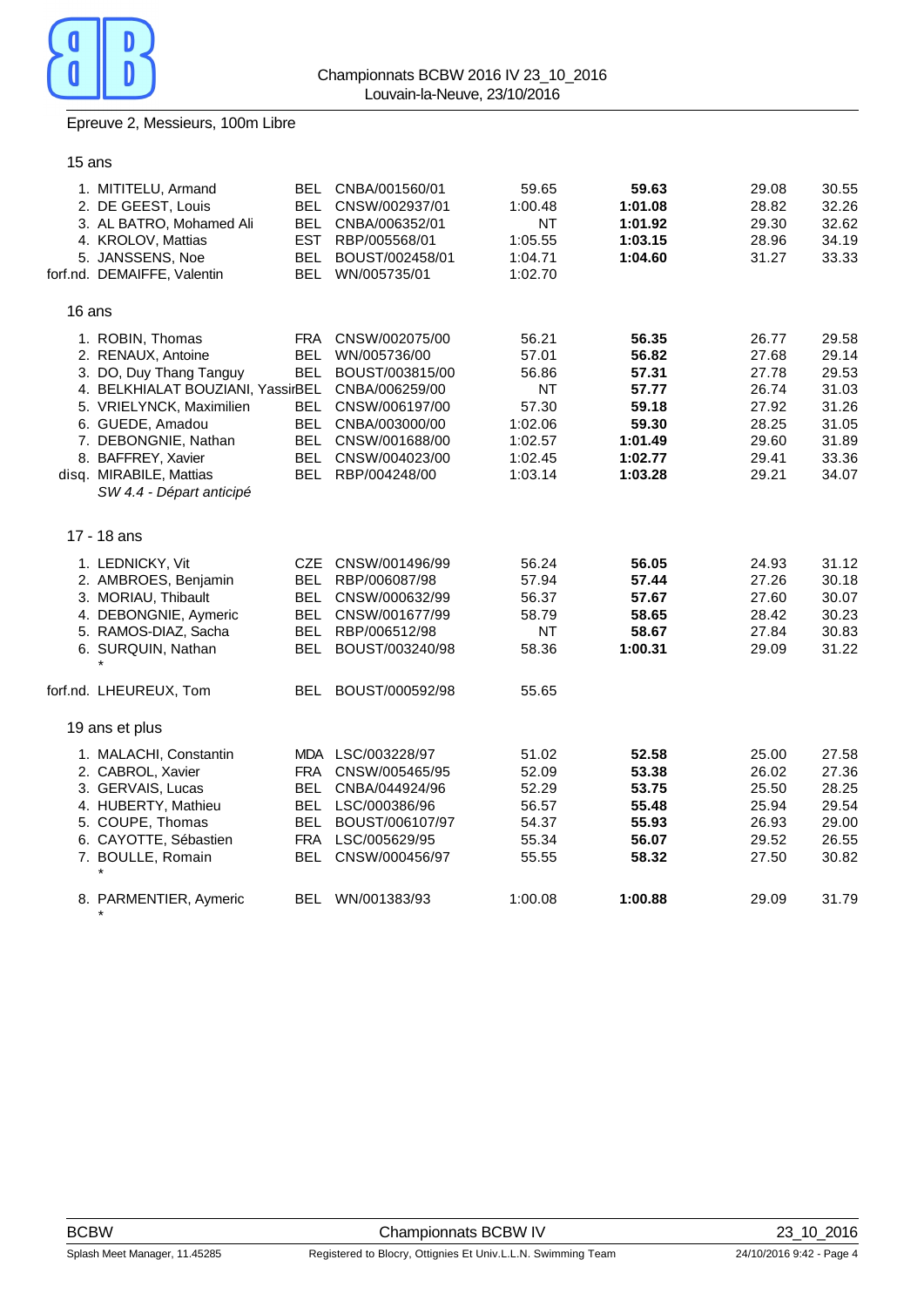

| Epreuve 3<br>23/10/2016                                                                                                                     |     | 11 ans et plus<br>Liste résultats                                                     |                                           |                                                     |                                           |                                           |      |      |
|---------------------------------------------------------------------------------------------------------------------------------------------|-----|---------------------------------------------------------------------------------------|-------------------------------------------|-----------------------------------------------------|-------------------------------------------|-------------------------------------------|------|------|
| Temps limite BCBW 11: 3:48.53; 12: 3:37.11; 13: 3:28.65; 14: 3:23.81; 15: 3:18.58; 16: 3:14.35; 17: 3:11.76; 18: 3:07.14;<br>$19 + 3.04.38$ |     |                                                                                       |                                           |                                                     |                                           |                                           |      |      |
| Rang                                                                                                                                        | Nat | Licence                                                                               | Tps inscr.                                | Temps                                               | 50 <sub>m</sub>                           | 100m                                      | 150m | 200m |
| 11 ans                                                                                                                                      |     |                                                                                       |                                           |                                                     |                                           |                                           |      |      |
| 1. WILD, Madeleine<br>2. FRANCKE, Alexandra<br>3. KADOU, Amira                                                                              |     | GBR CNSW/005130/05<br>BEL CNSW/005129/05<br>BEL RBP/006188/05                         | 3:29.27<br>3:28.09<br>3:36.15             | 3:12.82<br>3:23.63<br>3:43.49                       | 43.77<br>46.71<br>51.59                   | 49.61<br>52.72<br>56.97                   |      |      |
| 12 ans                                                                                                                                      |     |                                                                                       |                                           |                                                     |                                           |                                           |      |      |
| 1. DUCABLE, Anna<br>2. PEETERS, Elisa<br>3. DARGE, Zoé<br>4. DE LAUW, Maélise<br>5. CORRAZO DIAZ, Regina ESP NSG/005721/04                  |     | FRA LSC/003998/04<br>BEL BOUST/003592/04<br>BEL SCR/003585/04<br>BEL WN/006065/04     | 3:12.72<br>3:25.24<br>3:33.73<br>NT<br>NT | 3:11.34<br>3:16.59<br>3:18.18<br>3:34.32<br>3:39.59 | 42.55<br>43.89<br>47.20<br>46.71<br>48.66 | 49.14<br>50.25<br>51.73<br>54.31<br>55.18 |      |      |
| 13 ans                                                                                                                                      |     |                                                                                       |                                           |                                                     |                                           |                                           |      |      |
| 1. MEZQUITA, Maria                                                                                                                          |     | ESP CNSW/005685/03                                                                    | 3:07.99                                   | 3:07.71                                             | 41.93                                     | 47.31                                     |      |      |
| 14 ans                                                                                                                                      |     |                                                                                       |                                           |                                                     |                                           |                                           |      |      |
| 1. BASTIN, Louise<br>2. KOPA, Madli<br>3. LEADLEY, Megan                                                                                    |     | BEL SCR/003634/02<br>EST CNSW/002938/02<br>GBR WN/003933/02                           | 3:09.74<br>3:00.53<br>3:26.00             | 3:00.77<br>3:01.65<br>3:32.16                       | 41.57<br>41.15<br>46.41                   | 46.97<br>46.57<br>54.29                   |      |      |
| 15 ans                                                                                                                                      |     |                                                                                       |                                           |                                                     |                                           |                                           |      |      |
| 1. KULIK, Daria<br>2. MIES, Alexia                                                                                                          |     | BEL CNSW/005731/01<br>BEL BLAC/001179/01                                              | 3:08.57<br>2:52.40                        | 2:55.94<br>3:01.51                                  | 39.87<br>38.94                            | 44.07<br>44.97                            |      |      |
| 17 - 18 ans                                                                                                                                 |     |                                                                                       |                                           |                                                     |                                           |                                           |      |      |
| 1. DELMOTTE, Elodie<br>2. GOETHALS, Reinhilde<br>3. TROST, Eva<br>4. CAVADINI, Virginie                                                     |     | BEL BOUST/001439/99<br>BEL CNBA/004892/98<br>BEL CNSW/005150/99<br>BEL CNBA/000486/98 | 2:45.49<br>2:51.63<br>2:56.62<br>3:06.52  | 2:45.34<br>2:48.95<br>2:51.96<br>3:05.67            | 37.91<br>37.64<br>39.40<br>41.35          | 41.69<br>41.63<br>43.81<br>47.75          |      |      |
| 19 ans et plus                                                                                                                              |     |                                                                                       |                                           |                                                     |                                           |                                           |      |      |
| 1. HAZENDONCK, WanaelIBEL CNSW/004557/96                                                                                                    |     |                                                                                       | 3:00.77                                   | 3:01.26                                             | 39.74                                     | 45.44                                     |      |      |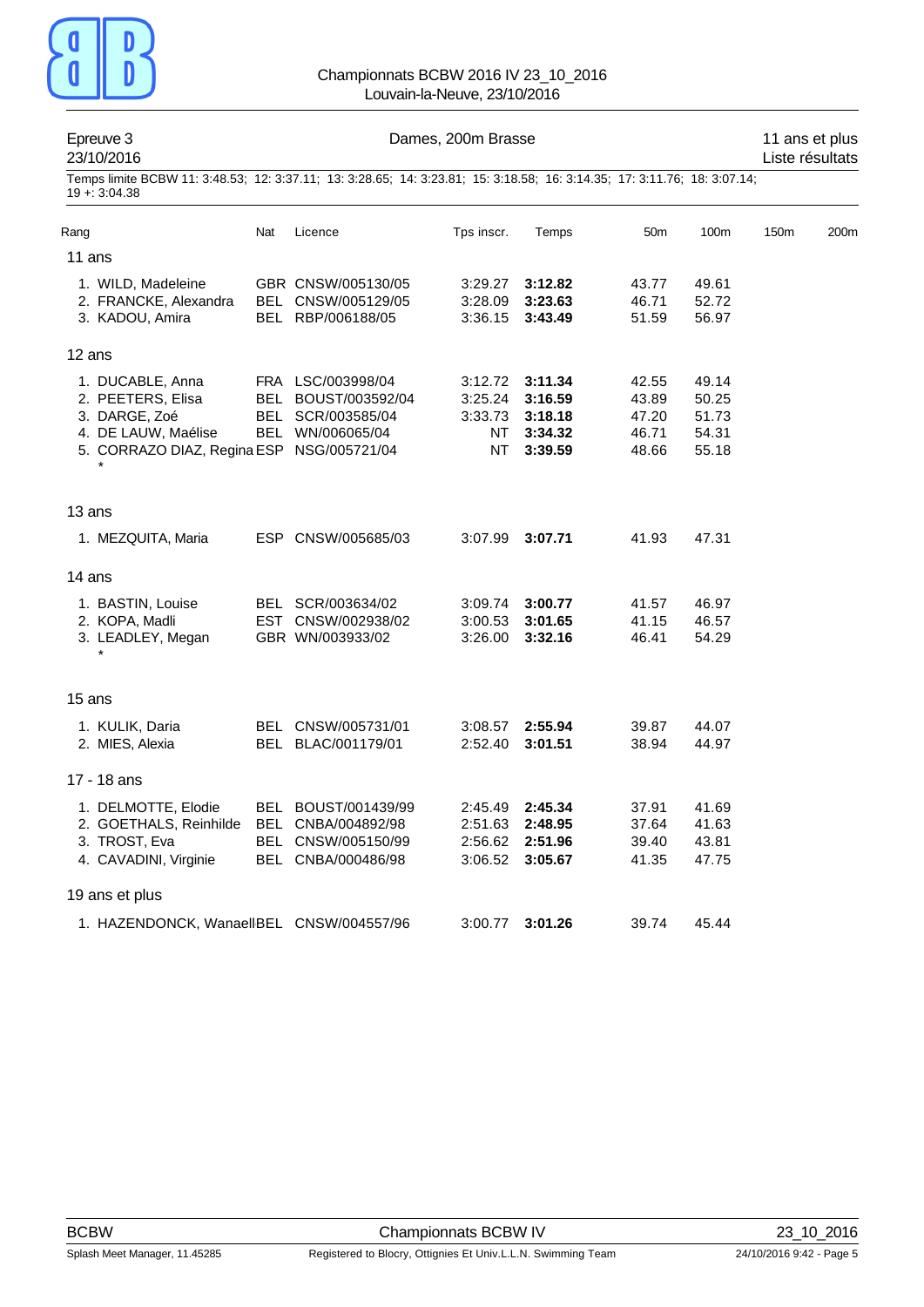

| Epreuve 4<br>23/10/2016 |                                                                |     |                                                                                                                           | Messieurs, 200m Brasse |                    |                 |                | 11 ans et plus<br>Liste résultats |      |
|-------------------------|----------------------------------------------------------------|-----|---------------------------------------------------------------------------------------------------------------------------|------------------------|--------------------|-----------------|----------------|-----------------------------------|------|
| $19 + 2.48.05$          |                                                                |     | Temps limite BCBW 11: 3:54.88; 12: 3:36.41; 13: 3:24.44; 14: 3:13.82; 15: 3:08.93; 16: 3:05.00; 17: 3:00.32; 18: 2:56.03; |                        |                    |                 |                |                                   |      |
| Rang                    |                                                                | Nat | Licence                                                                                                                   | Tps inscr.             | Temps              | 50 <sub>m</sub> | 100m           | 150m                              | 200m |
| 12 ans                  |                                                                |     |                                                                                                                           |                        |                    |                 |                |                                   |      |
|                         | 1. VAN WANROIJ, SebastiaNED WN/004401/04<br>2. JANSSENS, Mateo |     | BEL BOUST/002457/04                                                                                                       | 3:13.30<br>3:03.64     | 3:04.25<br>3:07.95 | 40.68<br>43.89  | 47.22<br>48.05 |                                   |      |
| 13 ans                  |                                                                |     |                                                                                                                           |                        |                    |                 |                |                                   |      |
|                         | 1. DENEF, Edouard                                              |     | BEL BOUST/002380/03                                                                                                       | 3:08.02                | 3:04.42            | 42.07           | 47.43          |                                   |      |
|                         | 2. KADOU, Chadi                                                |     | BEL CNSW/003978/03                                                                                                        | 3:11.96                | 3:10.80            | 44.46           | 48.62          |                                   |      |
|                         | disq. LACHAPELLE, Nathan BEL WN/004391/03                      |     | SW 7.6 - Arrivée ou virage non simultanément des 2 mains et/ou mis les mains l'une sur l'autre                            | 3:07.35                | 3:03.77            | 40.77           | 46.53          |                                   |      |
| 14 ans                  |                                                                |     |                                                                                                                           |                        |                    |                 |                |                                   |      |
|                         | 1. MERCHIER, Hugo                                              |     | BEL WN/002282/02                                                                                                          | 2:47.36                | 2:45.89            | 36.53           | 41.97          |                                   |      |
| 15 ans                  |                                                                |     |                                                                                                                           |                        |                    |                 |                |                                   |      |
|                         | 1. DENEF, Gregoire                                             |     | BEL BOUST/001287/01                                                                                                       | 2:48.71                | 2:48.47            | 38.02           | 42.31          |                                   |      |
|                         | 2. MITITELU, Armand                                            |     | BEL CNBA/001560/01                                                                                                        | 3:05.06                | 2:56.41            | 42.30           | 47.32          |                                   |      |
|                         | 3. MAMBOUR, Anton                                              |     | BEL SCR/003619/01                                                                                                         | 2:59.63                | 3:06.90            | 41.31           | 47.92          |                                   |      |
| 16 ans                  |                                                                |     |                                                                                                                           |                        |                    |                 |                |                                   |      |
|                         | 1. DEBONGNIE, Nathan<br>2. VAN EETVELT, Mattias                |     | BEL CNSW/001688/00<br>BEL BOUST/001013/00                                                                                 | 2:44.74<br>NT          | 2:42.41<br>2:54.53 | 36.61<br>40.44  | 41.25<br>44.28 |                                   |      |
| 17 - 18 ans             |                                                                |     |                                                                                                                           |                        |                    |                 |                |                                   |      |
|                         | 1. LEDNICKY, Vit                                               |     | CZE CNSW/001496/99                                                                                                        | 2:33.74                | 2:35.09            | 34.91           | 39.53          |                                   |      |
|                         | 2. DEBONGNIE, Aymeric                                          |     | BEL CNSW/001677/99                                                                                                        | 2:49.94                | 2:41.71            | 37.53           | 41.65          |                                   |      |
|                         | 3. LABEEUW, Grégoire                                           |     | BEL RBP/002991/99                                                                                                         | 2:57.09                | 2:59.46            | 38.70           | 45.01          |                                   |      |
| 19 ans et plus          |                                                                |     |                                                                                                                           |                        |                    |                 |                |                                   |      |
|                         | 1. CABROL, Maxime                                              |     | FRA CNSW/005466/95                                                                                                        | 2:20.16                | 2:21.94            | 31.44           | 36.03          |                                   |      |
|                         | 2. BOULLE, Romain<br>3. GERARDO FALACHO, E.POR NSG//97         |     | BEL CNSW/000456/97                                                                                                        | 2:33.79<br>2:40.51     | 2:38.03<br>2:39.52 | 36.03<br>35.35  | 40.61<br>39.75 |                                   |      |
|                         | 4. MALACHI, Constantin                                         |     | MDA LSC/003228/97                                                                                                         | 2:33.47                | 2:44.66            | 32.43           | 37.69          |                                   |      |
|                         |                                                                |     |                                                                                                                           |                        |                    |                 |                |                                   |      |
| Epreuve 5<br>23/10/2016 |                                                                |     |                                                                                                                           | Dames, 200m Dos        |                    |                 |                | 11 ans et plus<br>Liste résultats |      |
| $19 + 2:42.07$          |                                                                |     | Temps limite BCBW 11: 3:24.13; 12: 3:13.33; 13: 3:05.33; 14: 3:00.76; 15: 2:55.55; 16: 2:51.24; 17: 2:48.52; 18: 2:44.48; |                        |                    |                 |                |                                   |      |
| Rang                    |                                                                | Nat | Licence                                                                                                                   | Tps inscr.             | Temps              | 50 <sub>m</sub> | 100m           | 150m                              | 200m |
| 11 ans                  |                                                                |     |                                                                                                                           |                        |                    |                 |                |                                   |      |
|                         | 1. COWLING, Benedita                                           |     | BEL CNBA/012555/05                                                                                                        | NT.                    | 3:41.14            |                 |                |                                   |      |

BCBW Championnats BCBW IV 23\_10\_2016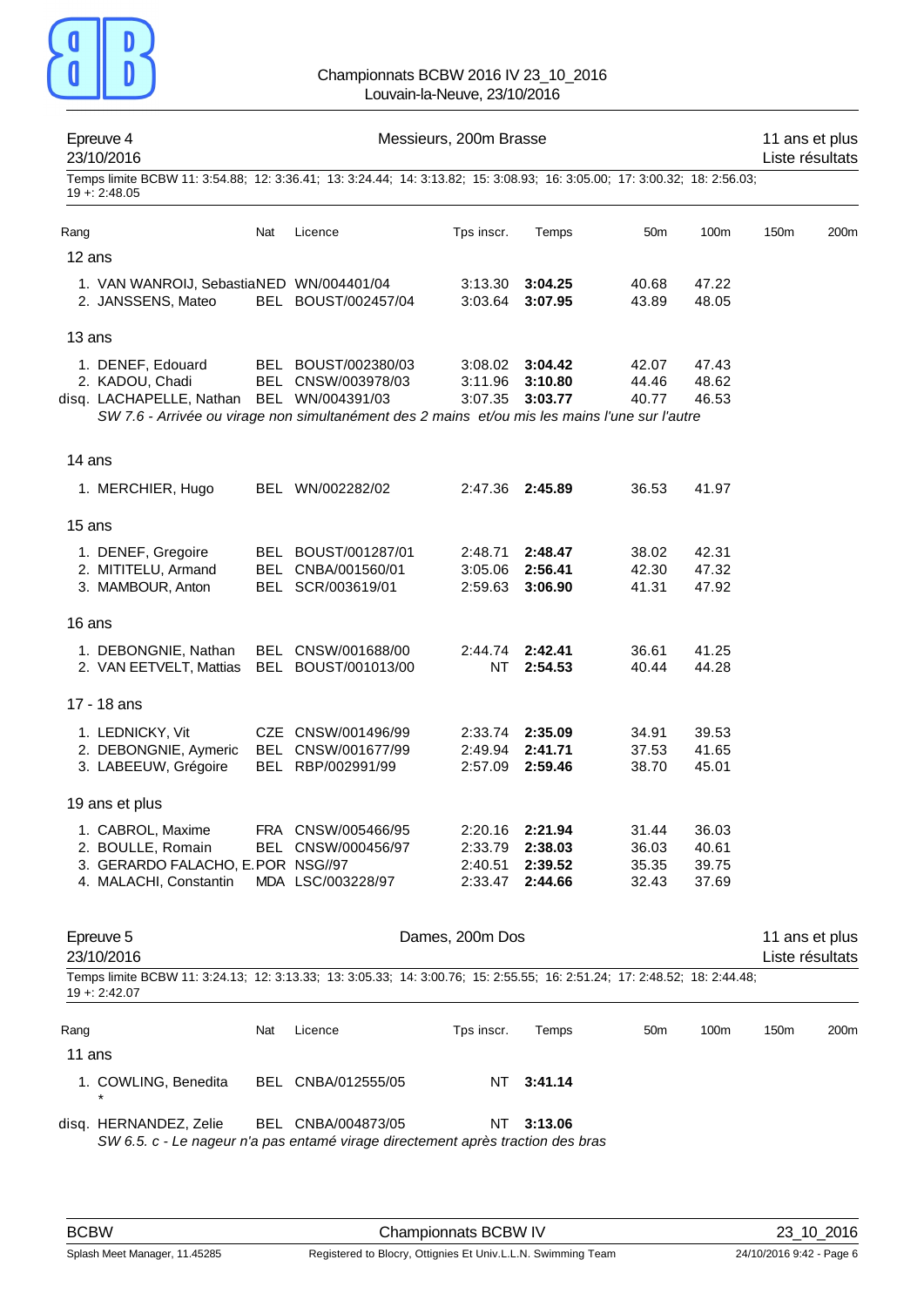

### Epreuve 5, Dames, 200m Dos

| 12 ans |                                                                                                                                                        |                                                               |                                                                                                                                                                     |                                                                           |                                                                           |
|--------|--------------------------------------------------------------------------------------------------------------------------------------------------------|---------------------------------------------------------------|---------------------------------------------------------------------------------------------------------------------------------------------------------------------|---------------------------------------------------------------------------|---------------------------------------------------------------------------|
|        | 1. LUNAKOVA, Kristina<br>2. GRIES, Laure<br>3. PANAGIOTIDIS, Marine<br>4. HERMANS, Célia<br>5. DARGE, Zoé<br>6. DERENNE, Zoe<br>7. GODFRIAUX, Laura    | <b>BEL</b><br><b>BEL</b><br>BEL.<br><b>BEL</b><br>BEL.<br>BEL | CZE CNSW/003640/04<br>BLAC/004409/04<br>WN/004396/04<br>BOUST/003434/04<br>SCR/003585/04<br>BOUST/003444/04<br>BOUST/003563/04                                      | 2:44.12<br>2:45.31<br>3:00.83<br>2:48.87<br>3:11.85<br>3:13.58<br>3:18.59 | 2:39.83<br>2:40.34<br>2:48.75<br>2:52.73<br>3:04.81<br>3:07.90<br>3:11.78 |
| 13 ans |                                                                                                                                                        |                                                               |                                                                                                                                                                     |                                                                           |                                                                           |
|        | 1. DONATO, Sara<br>2. LINDEN, Ylva<br>3. DUNCA, Audrey<br>4. WATHIONG, Alizée<br>disq. NORIEGA BURRILL, AygAZE WN/006114/03                            |                                                               | GER CNSW/005095/03<br>SWE CNSW/003987/03<br>BEL CNSW/002920/03<br>BEL BLAC/004417/03<br>SW 6.5. d - Lors du virage le nageur a effectué plusieurs tractions de bras | 2:40.11<br>2:39.52<br>2:38.26<br>2:59.91<br>2:42.58                       | 2:36.71<br>2:40.62<br>2:41.63<br>2:56.42<br>2:37.59                       |
| 14 ans |                                                                                                                                                        |                                                               |                                                                                                                                                                     |                                                                           |                                                                           |
|        | 1. KOPA, Madli<br>2. ZERAIDI, Kenza<br>3. CORNELIS, Anaïs<br>4. VAN OUDENHOVE, NinoBEL<br>5. ELIARD, Tania<br>6. GIRBOUX, Fanette<br>7. DELVAUX, Elise | <b>EST</b><br>BEL.<br><b>BEL</b><br>BEL<br><b>BEL</b><br>BEL  | CNSW/002938/02<br>CNBA/001753/02<br>WN/002244/02<br>CNSW/004017/02<br>BOUST/004894/02<br>BOUST/004309/02<br>BOUST/001771/02                                         | 2:31.12<br>2:29.88<br>2:46.40<br>2:40.50<br>2:47.33<br>2:55.23<br>2:41.17 | 2:31.34<br>2:31.53<br>2:43.42<br>2:44.63<br>2:45.75<br>2:51.33<br>2:52.19 |
| 15 ans |                                                                                                                                                        |                                                               |                                                                                                                                                                     |                                                                           |                                                                           |
|        | 1. WATHIONG, Océane<br>2. D'HONDT, Alexie<br>3. MARIN, Marie<br>4. HEYMANS, Alissia                                                                    | BEL<br><b>BEL</b><br>BEL<br>BEL.                              | BLAC/001189/01<br>CNBA/002050/01<br>CNBA/004893/01<br>CNSW/002917/01                                                                                                | 2:22.44<br>2:36.55<br>2:50.79<br>2:55.90                                  | 2:32.81<br>2:34.28<br>2:47.82<br>2:50.98                                  |
| 16 ans |                                                                                                                                                        |                                                               |                                                                                                                                                                     |                                                                           |                                                                           |
|        | 1. PANSAERTS, Laure<br>2. INGLESE, Eva                                                                                                                 | BEL<br>BEL                                                    | CNSW/006147/00<br>CNBA/002054/00                                                                                                                                    | 2:33.33<br>2:37.40                                                        | 2:30.48<br>2:35.72                                                        |
|        | 17 - 18 ans                                                                                                                                            |                                                               |                                                                                                                                                                     |                                                                           |                                                                           |
|        | 1. VAN OUDENHOVE, Naïs BEL CNSW/001686/99<br>2. WUILLEM, Sannerie<br>3. VANHOEYMISSEN, CharBEL BOUST/002000/99                                         |                                                               | BEL RBP/001018/99                                                                                                                                                   | 2:32.93<br>2:47.03<br>2:32.58                                             | 2:38.25<br>2:40.38<br>2:41.39                                             |
|        | 19 ans et plus                                                                                                                                         |                                                               |                                                                                                                                                                     |                                                                           |                                                                           |
|        | 1. DOBRIN, Alexandra                                                                                                                                   |                                                               | ROU CNBA/002152/93                                                                                                                                                  | 2:17.04                                                                   | 2:21.31                                                                   |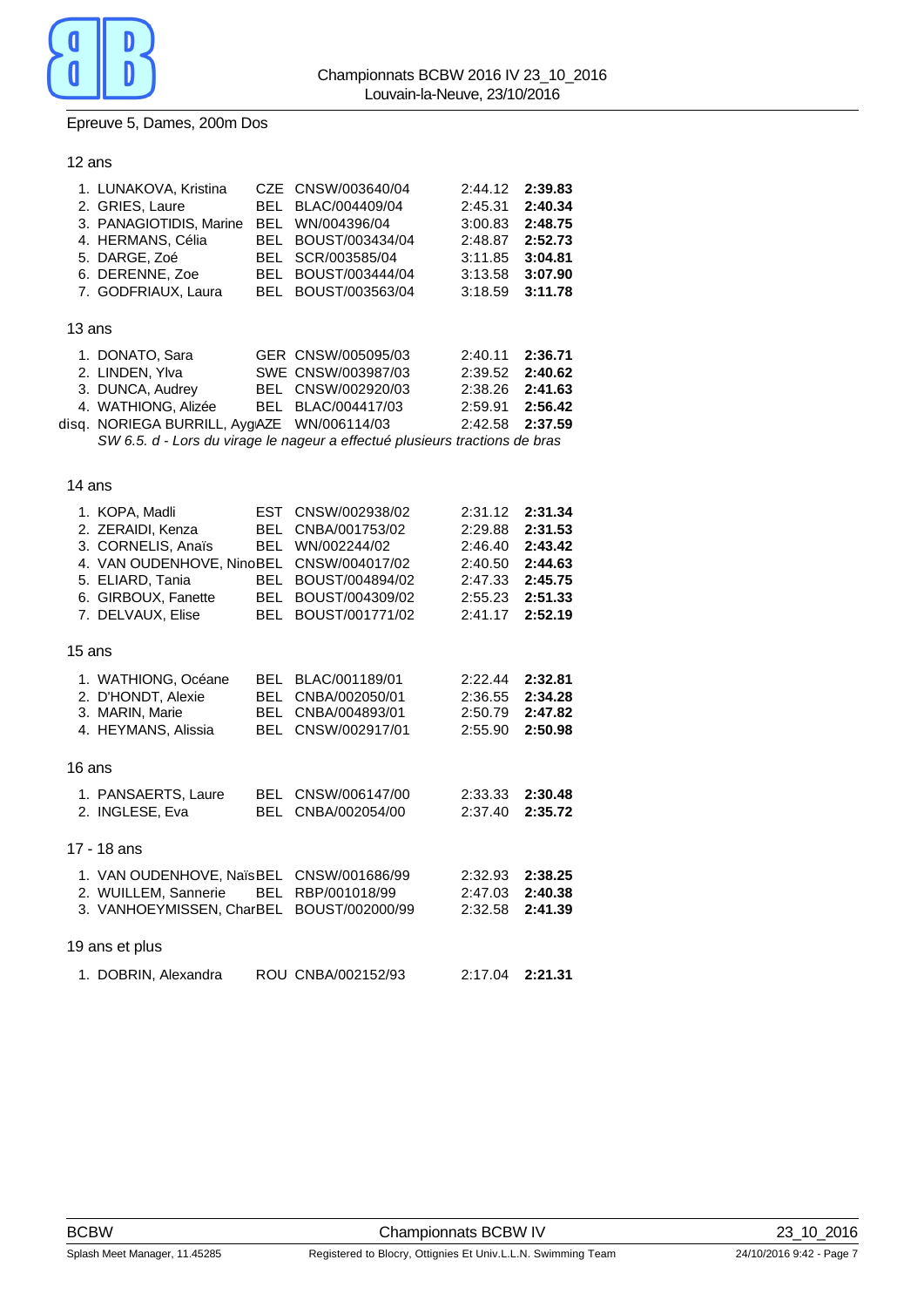

|        | Epreuve 6<br>23/10/2016                                                                                                                                                                  | Messieurs, 200m Dos |                                                                                                                                                  |                                                                       |                                                                                      |                 |      |                  | 11 ans et plus<br>Liste résultats |  |
|--------|------------------------------------------------------------------------------------------------------------------------------------------------------------------------------------------|---------------------|--------------------------------------------------------------------------------------------------------------------------------------------------|-----------------------------------------------------------------------|--------------------------------------------------------------------------------------|-----------------|------|------------------|-----------------------------------|--|
|        | Temps limite BCBW 11: 3:21.73; 12: 3:07.39; 13: 2:58.10; 14: 2:51.21; 15: 2:47.63; 16: 2:44.88; 17: 2:39.67; 18: 2:35.88;<br>$19 + 2.30.06$                                              |                     |                                                                                                                                                  |                                                                       |                                                                                      |                 |      |                  |                                   |  |
| Rang   |                                                                                                                                                                                          | Nat                 | Licence                                                                                                                                          | Tps inscr.                                                            | Temps                                                                                | 50 <sub>m</sub> | 100m | 150 <sub>m</sub> | 200 <sub>m</sub>                  |  |
| 12 ans |                                                                                                                                                                                          |                     |                                                                                                                                                  |                                                                       |                                                                                      |                 |      |                  |                                   |  |
|        | 1. VAN BENEDEN, Jean<br>2. WARNON, Kervens<br>3. HUYGHEBAERT, PacômBEL CNSW/003984/04<br>4. PANAGIOTIDIS, AlexandrBEL WN/004398/04<br>5. DE BEL, Julien<br>6. ABDO, Abdellah             |                     | BEL BLAC/004416/04<br>BEL CNSW/005153/04<br>BEL BOUST/003589/04<br>BEL CNBA/005503/04                                                            | 2:41.21<br>3:00.00<br>2:54.10<br>NT.<br>3:04.06<br>3:13.42            | 2:33.75<br>2:42.20<br>2:47.97<br>2:54.43<br>2:59.19<br>3:12.52                       |                 |      |                  |                                   |  |
| 13 ans |                                                                                                                                                                                          |                     |                                                                                                                                                  |                                                                       |                                                                                      |                 |      |                  |                                   |  |
|        | 1. MARION, Xavier<br>2. VAN HENTENRIJK, MattrBEL CNBA/002058/03<br>3. FOLCH, Remi<br>4. ROBIN, Mathieu<br>5. KADOU, Chadi                                                                |                     | BEL CNSW/003289/03<br>FRA WN/003182/03<br>FRA CNSW/002073/03<br>BEL CNSW/003978/03                                                               | 2:42.09<br>2:58.66<br>2:43.80<br>2:58.09                              | 2:30.16 2:24.02<br>2:39.70<br>2:46.22<br>2:46.89<br>2:49.25                          |                 |      |                  |                                   |  |
| 14 ans |                                                                                                                                                                                          |                     |                                                                                                                                                  |                                                                       |                                                                                      |                 |      |                  |                                   |  |
|        | 1. HANSON, Cyril<br>2. VATA, Gjon<br>3. CLAYSON, Nicolas<br>4. MORIAU, Amaury<br>5. CULLUS, Célian<br>6. VAN HAUWAERT, JoachiBEL BOUST/004266/02<br>7. SEDDIK, Rayan<br>8. MARENNE, Loïc |                     | BEL WN/002245/02<br>BEL CNBA/002393/02<br>BEL BLAC/001543/02<br>BEL CNSW/001296/02<br>BEL WN/004208/02<br>BEL CNBA/003411/02<br>BEL WN/004393/02 | 2:17.50<br>2:18.45<br>NT<br>2:35.20<br>2:48.10<br>NT<br>NT<br>2:50.27 | 2:15.27<br>2:21.82<br>2:27.78<br>2:34.84<br>2:38.42<br>2:40.73<br>2:41.06<br>2:44.27 |                 |      |                  |                                   |  |
| 15 ans |                                                                                                                                                                                          |                     |                                                                                                                                                  |                                                                       |                                                                                      |                 |      |                  |                                   |  |
|        | 1. KROLOV, Mattias                                                                                                                                                                       |                     | EST RBP/005568/01                                                                                                                                | 2:44.03 2:35.45                                                       |                                                                                      |                 |      |                  |                                   |  |
| 16 ans |                                                                                                                                                                                          |                     |                                                                                                                                                  |                                                                       |                                                                                      |                 |      |                  |                                   |  |
|        | 1. ROBIN, Thomas<br>2. VAN EETVELT, Mattias<br>3. MIRABILE, Mattias                                                                                                                      |                     | FRA CNSW/002075/00<br>BEL BOUST/001013/00<br>BEL RBP/004248/00                                                                                   | 2:22.28<br>2:25.46<br>2:40.18                                         | 2:20.08<br>2:20.91<br>2:47.73                                                        |                 |      |                  |                                   |  |
|        | 17 - 18 ans                                                                                                                                                                              |                     |                                                                                                                                                  |                                                                       |                                                                                      |                 |      |                  |                                   |  |
|        | 1. LEDNICKY, Vit<br>2. DEBONGNIE, Aymeric<br>3. AMBROES, Benjamin<br>4. MORIAU, Thibault<br>forf.nd. LHEUREUX, Tom                                                                       | BEL                 | CZE CNSW/001496/99<br>BEL CNSW/001677/99<br>BEL RBP/006087/98<br>BEL CNSW/000632/99<br>BOUST/000592/98                                           | 2:13.15<br>2:24.12<br>2:22.82<br>2:27.60<br>2:18.20                   | 2:12.79<br>2:22.22<br>2:25.58<br>2:26.00                                             |                 |      |                  |                                   |  |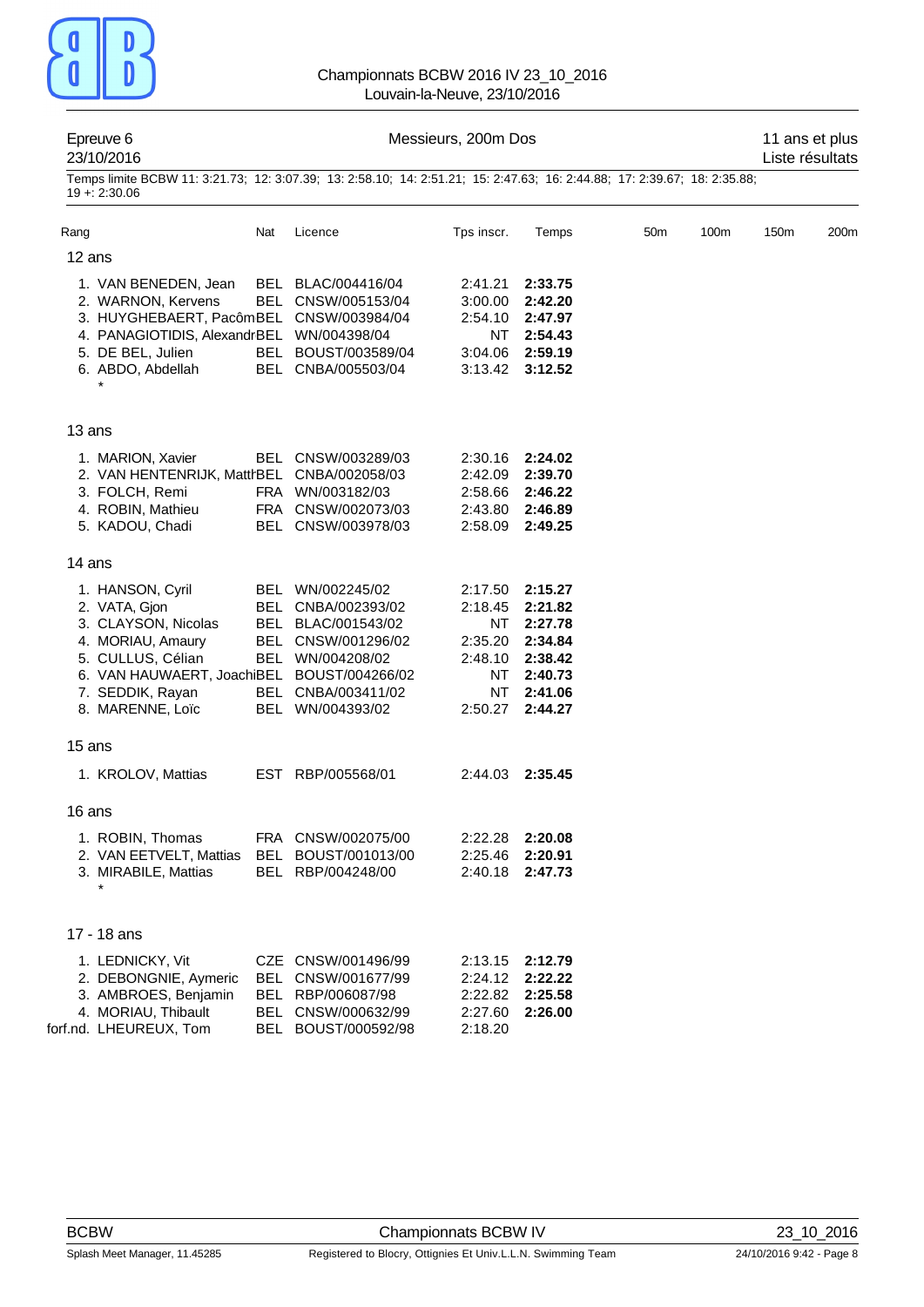

### Epreuve 7 **Dames, 100m 4 nages** 11 ans et plus

# 23/10/2016 Liste résultats

Temps limite BCBW 11: 1:39.56; 12: 1:34.49; 13: 1:30.73; 14: 1:28.58; 15: 1:25.74; 16: 1:23.36; 17: 1:22.57; 18: 1:20.52; 19 +: 1:19.30

| Rang                                                                                                                                                                                                                                                                                                                                                                                             | Nat                             | Licence                                                                                                                                                                                                                                                                                                                   | Temps inscr.                                                                                                                                        | <b>Temps Final</b>                                                                                                                                                           | 50 <sub>m</sub> | 100m |
|--------------------------------------------------------------------------------------------------------------------------------------------------------------------------------------------------------------------------------------------------------------------------------------------------------------------------------------------------------------------------------------------------|---------------------------------|---------------------------------------------------------------------------------------------------------------------------------------------------------------------------------------------------------------------------------------------------------------------------------------------------------------------------|-----------------------------------------------------------------------------------------------------------------------------------------------------|------------------------------------------------------------------------------------------------------------------------------------------------------------------------------|-----------------|------|
| 11 ans                                                                                                                                                                                                                                                                                                                                                                                           |                                 |                                                                                                                                                                                                                                                                                                                           |                                                                                                                                                     |                                                                                                                                                                              |                 |      |
| 1. WILD, Madeleine<br>2. FRANCKE, Alexandra<br>3. CHANMUGAN, Anissa<br>4. FAEMS, Elise<br>5. KADOU, Amira<br>6. HEGYVARI, Anna<br>7. COWLING, Benedita<br>8. BASTIN, Clémentine<br>9. HERNANDEZ, Zelie<br>10. BOULOGNE, Audrey                                                                                                                                                                   | BEL<br>BEL<br>BEL<br>FRA        | GBR CNSW/005130/05<br>BEL CNSW/005129/05<br>GBR LSC/004433/05<br>SCR/005764/05<br>RBP/006188/05<br>HUN LSC/002468/05<br>BEL CNBA/012555/05<br>BEL SCR/005761/05<br>CNBA/004873/05<br>WN/006063/05                                                                                                                         | 1:35.84<br>1:40.34<br>NT<br>1:36.54<br>1:40.59<br>1:44.58<br>NT<br>1:38.75<br>1:49.54<br>NT                                                         | 1:27.64<br>1:32.27<br>1:32.75<br>1:32.78<br>1:34.50<br>1:35.04<br>1:37.67<br>1:38.09<br>1:38.60<br>1:41.06                                                                   |                 |      |
| 11. CAVALERU, Teodora                                                                                                                                                                                                                                                                                                                                                                            | BEL.                            | WN/006064/05                                                                                                                                                                                                                                                                                                              | <b>NT</b>                                                                                                                                           | 1:46.57                                                                                                                                                                      |                 |      |
| 12. BARDIN, Sara                                                                                                                                                                                                                                                                                                                                                                                 |                                 | FRA LSC/005835/05                                                                                                                                                                                                                                                                                                         | 1:50.65                                                                                                                                             | 1:48.50                                                                                                                                                                      |                 |      |
| 12 ans                                                                                                                                                                                                                                                                                                                                                                                           |                                 |                                                                                                                                                                                                                                                                                                                           |                                                                                                                                                     |                                                                                                                                                                              |                 |      |
| 1. LUNAKOVA, Kristina<br>2. ROUSSEL, Chloé<br>3. DUCABLE, Anna<br>4. PEETERS, Elisa<br>5. KARASALIS, Catherine<br>6. IDRISSI-ALAMI, Assia<br>7. DARGE, Zoé<br>8. DONY, Agnès<br>9. PANAGIOTIDIS, Laura<br>10. PAPAI, Anna<br>11. DALLENNE, Noémie<br>12. ZHOVTANUYK, Alexandra<br>13. CORRAZO DIAZ, Regina<br>$^\star$<br>14. AZIZ, Lina<br>15. TERLINDEN-RUHL, Julie<br>16. BEHRMANN, Anastasia | BEL<br>BEL<br>BEL<br>BEL<br>BEL | CZE CNSW/003640/04<br>BLAC/003388/04<br>FRA LSC/003998/04<br>BEL BOUST/003592/04<br>BEL LSC/004323/04<br>BEL LSC/004434/04<br>SCR/003585/04<br>CNSW/005203/04<br>WN/004397/04<br>HUN LSC/005576/04<br>BEL WN/006299/04<br>WN/006066/04<br>ESP NSG/005721/04<br>BEL LSC/004654/04<br>BEL LSC/004334/04<br>BEL WN/005687/04 | 1:29.91<br>1:27.93<br>1:25.75<br>1:28.56<br>1:31.29<br>1:28.26<br>1:25.59<br>NT<br>1:29.83<br>1:32.79<br>NT<br>NT<br>NT<br>1:48.65<br>NT<br>1:40.42 | 1:16.60<br>1:19.75<br>1:19.76<br>1:21.21<br>1:23.48<br>1:23.91<br>1:26.13<br>1:26.34<br>1:26.44<br>1:30.00<br>1:32.66<br>1:32.94<br>1:34.76<br>1:36.31<br>1:37.06<br>1:40.26 |                 |      |
| 13 ans                                                                                                                                                                                                                                                                                                                                                                                           |                                 |                                                                                                                                                                                                                                                                                                                           |                                                                                                                                                     |                                                                                                                                                                              |                 |      |
| 1. NORIEGA BURRILL, Aygul<br>2. MEZQUITA, Maria<br>3. DONATO, Sara<br>4. DUNCA, Audrey<br>5. WATHIONG, Alizée<br>6. LINDEN, Ylva<br>7. DEJEAN, Floriane                                                                                                                                                                                                                                          | AZE<br>ESP<br>BEL<br>BEL        | WN/006114/03<br>CNSW/005685/03<br>GER CNSW/005095/03<br>CNSW/002920/03<br>BLAC/004417/03<br>SWE CNSW/003987/03<br>BEL CNSW/005211/03                                                                                                                                                                                      | 1:15.13<br>NT<br>1:25.55<br>1:20.76<br>1:29.39<br>1:27.16<br>NT                                                                                     | 1:13.19<br>1:17.12<br>1:17.88<br>1:19.22<br>1:24.30<br>1:25.38<br>1:30.25                                                                                                    |                 |      |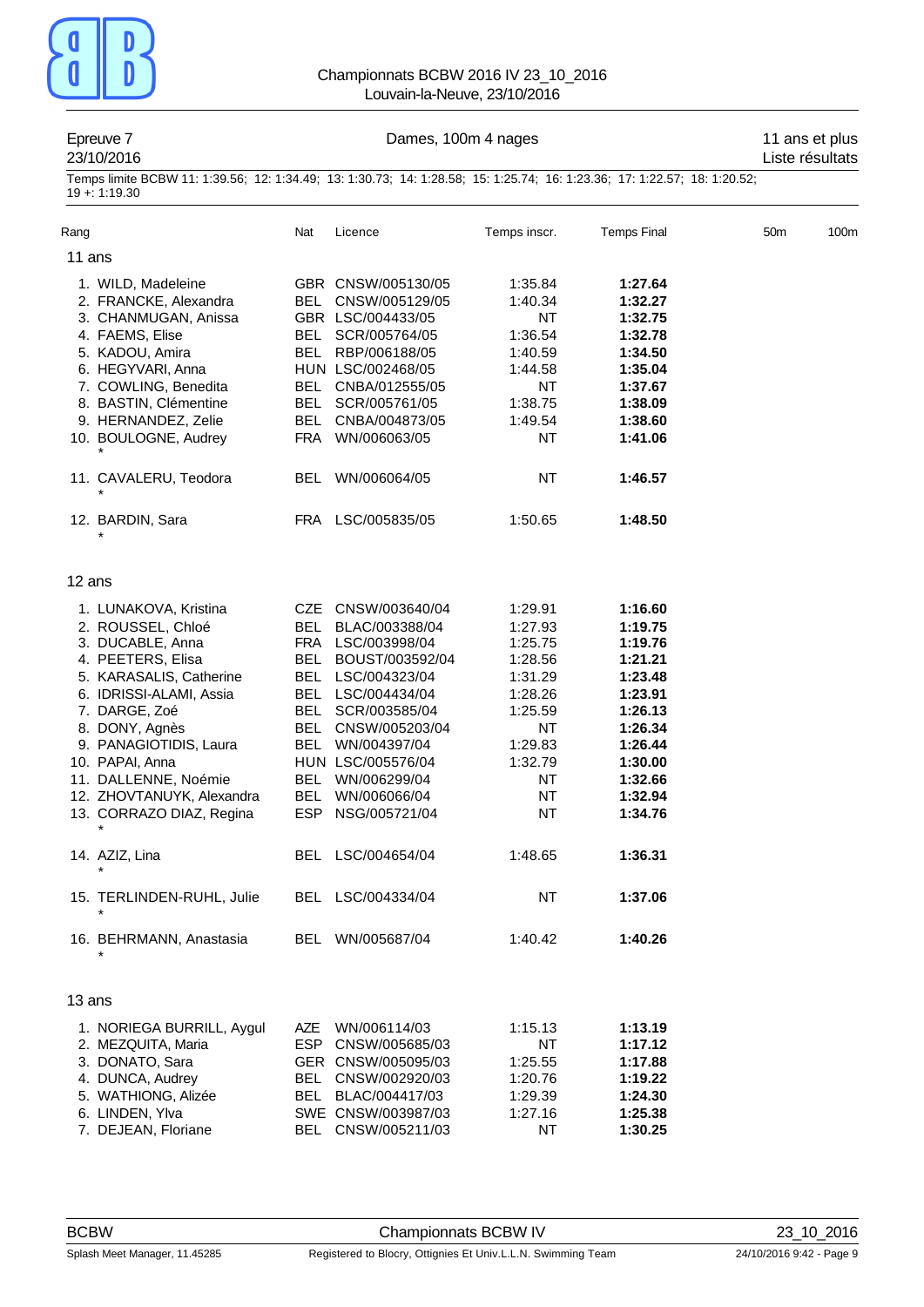

### Epreuve 7, Dames, 100m 4 nages

### 14 ans

|        | 1. KOPA, Madli<br>2. ZERAIDI, Kenza<br>3. SCHOEMANS, Coralie<br>4. DUCABLE, Manon<br>5. BASTIN, Louise<br>6. DERENNE, Luna<br>7. CORNELIS, Anaïs<br>8. VAN OUDENHOVE, Ninon<br>9. KENWORTHY, Kate<br>10. LEADLEY, Megan<br>11. DELVAUX, Elise          | EST<br>BEL<br><b>BEL</b><br>BEL<br>BEL<br><b>BEL</b><br>BEL<br>BEL         | CNSW/002938/02<br>CNBA/001753/02<br>LSC/001060/02<br>FRA LSC/004003/02<br>SCR/003634/02<br>BOUST/002348/02<br>WN/002244/02<br>CNSW/004017/02<br>GBR CNSW/005997/02<br>GBR WN/003933/02<br>BOUST/001771/02 | 1:15.44<br>1:13.79<br>1:19.38<br>1:20.14<br>1:18.53<br>1:26.90<br>1:17.34<br>1:20.26<br>1:28.00<br>1:26.56<br>1:22.43 | 1:14.76<br>1:14.87<br>1:16.74<br>1:17.00<br>1:18.13<br>1:19.15<br>1:19.60<br>1:23.34<br>1:25.25<br>1:26.16<br>1:26.68 |
|--------|--------------------------------------------------------------------------------------------------------------------------------------------------------------------------------------------------------------------------------------------------------|----------------------------------------------------------------------------|-----------------------------------------------------------------------------------------------------------------------------------------------------------------------------------------------------------|-----------------------------------------------------------------------------------------------------------------------|-----------------------------------------------------------------------------------------------------------------------|
| 15 ans |                                                                                                                                                                                                                                                        |                                                                            |                                                                                                                                                                                                           |                                                                                                                       |                                                                                                                       |
|        | 1. KULIK, Daria<br>2. WATHIONG, Océane<br>3. COETS, Shannon<br>4. D'HONDT, Alexie<br>5. MIES, Alexia<br>6. MAGREMANNE, Victoria<br>7. MARIN, Marie<br>8. WILD, Joséphine                                                                               | BEL<br><b>BEL</b><br>BEL<br>BEL<br><b>BEL</b><br>BEL<br><b>BEL</b>         | CNSW/005731/01<br>BLAC/001189/01<br>BOUST/001612/01<br>CNBA/002050/01<br>BLAC/001179/01<br>WN/001800/01<br>CNBA/004893/01<br>GBR CNSW/001657/01                                                           | 1:09.61<br>1:12.47<br>1:11.99<br>1:13.69<br>1:17.28<br>1:13.48<br>1:37.79<br>1:23.34                                  | 1:13.28<br>1:13.34<br>1:13.50<br>1:14.16<br>1:15.34<br>1:16.42<br>1:19.57<br>1:22.28                                  |
| 16 ans |                                                                                                                                                                                                                                                        |                                                                            |                                                                                                                                                                                                           |                                                                                                                       |                                                                                                                       |
|        | 1. INGLESE, Eva<br>2. SCHOEMANS, Stéphanie<br>3. PANSAERTS, Laure<br>4. DELVAUX, Pauline<br>5. FOLCH, Margot<br>6. WANT, Manon<br>disq. LACHAPELLE, Hélène<br>SW 7.5 a - Battements ou ondulations (en dehors de SW 7.1)                               | BEL<br>BEL<br>BEL<br>BEL<br><b>BEL</b>                                     | CNBA/002054/00<br>LSC/000800/00<br>CNSW/006147/00<br>BOUST/001014/00<br>FRA WN/002939/00<br>RBP/004305/00<br>BEL WN/001656/00                                                                             | 1:13.61<br>1:10.97<br>1:10.53<br>1:14.05<br>1:18.30<br>1:22.34<br>1:22.04                                             | 1:11.04<br>1:12.38<br>1:12.44<br>1:16.12<br>1:19.00<br>1:22.06<br>1:21.99                                             |
|        | 17 - 18 ans                                                                                                                                                                                                                                            |                                                                            |                                                                                                                                                                                                           |                                                                                                                       |                                                                                                                       |
|        | 1. TROST, Eva<br>2. CAVADINI, Virginie<br>3. FAVART, Megan<br>4. DELMOTTE, Elodie<br>5. MURPHY, Anya<br>6. GOETHALS, Reinhilde<br>7. VAN OUDENHOVE, Naïs<br>8. MAGREMANNE, Zoé<br>9. FAVART, Manon<br>10. WUILLEM, Sannerie<br>11. BEAUCLERCQ, Margaux | BEL<br>BEL<br>BEL<br>BEL<br>BEL.<br><b>BEL</b><br>BEL<br>BEL<br>BEL<br>BEL | CNSW/005150/99<br>CNBA/000486/98<br>WN/003645/98<br>BOUST/001439/99<br>GBR WN/000544/98<br>CNBA/004892/98<br>CNSW/001686/99<br>WN/001164/99<br>WN/003644/98<br>RBP/001018/99<br>WN/003340/99              | 1:14.28<br>1:11.44<br>1:12.01<br>1:13.38<br>1:12.57<br>1:11.34<br>1:13.48<br>1:14.93<br>1:13.58<br>1:16.79<br>1:20.14 | 1:10.25<br>1:12.42<br>1:12.81<br>1:13.06<br>1:13.82<br>1:14.00<br>1:15.78<br>1:16.41<br>1:17.15<br>1:17.46<br>1:24.75 |
|        | 19 ans et plus                                                                                                                                                                                                                                         |                                                                            |                                                                                                                                                                                                           |                                                                                                                       |                                                                                                                       |
|        | 1. DOBRIN, Alexandra<br>2. HAZENDONCK, Wanaelle                                                                                                                                                                                                        |                                                                            | ROU CNBA/002152/93<br>BEL CNSW/004557/96                                                                                                                                                                  | 1:07.56<br>1:19.00                                                                                                    | 1:07.09<br>1:14.59                                                                                                    |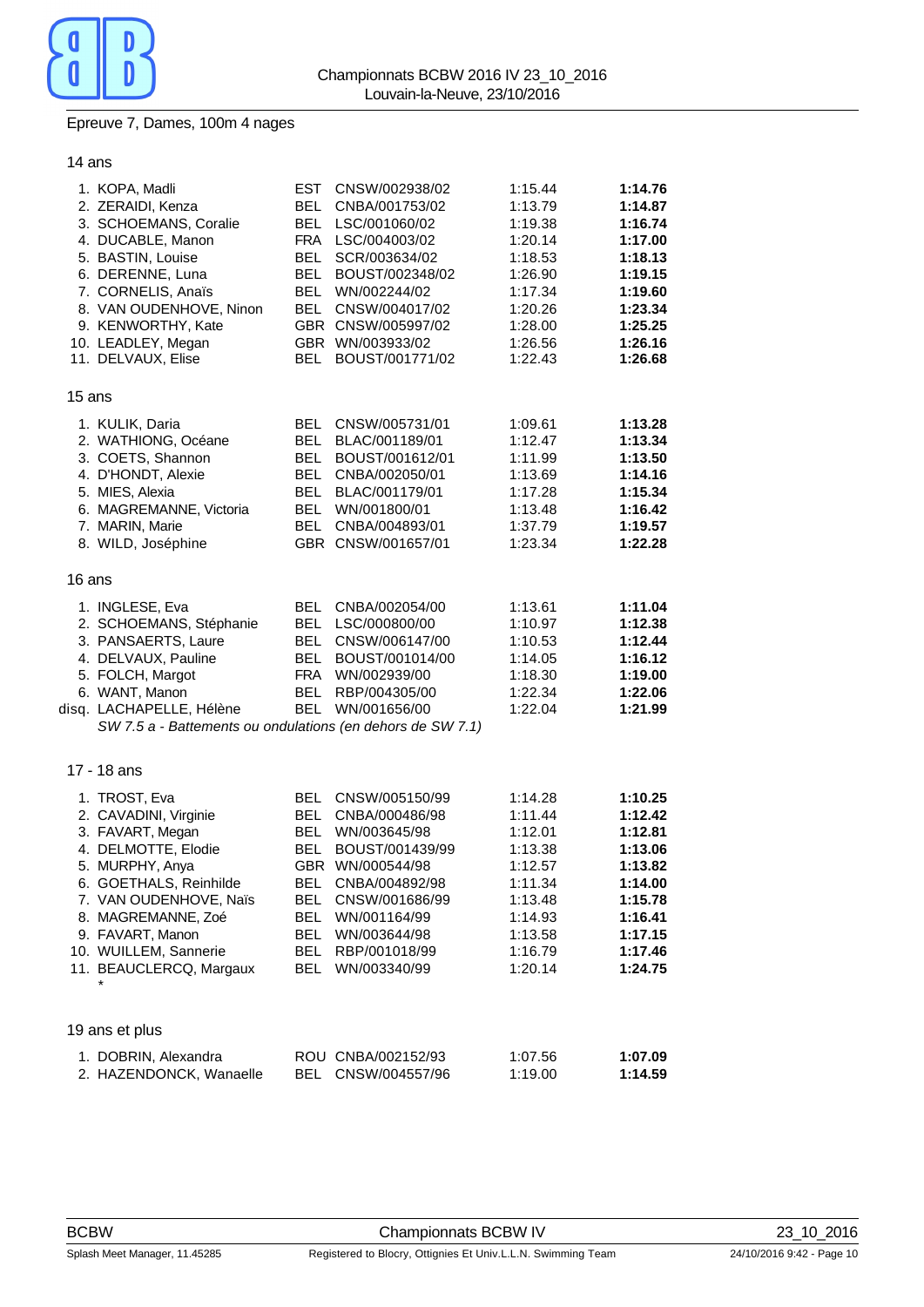

|        | Epreuve 8<br>23/10/2016                                                                                                                                                                                                                                                                                                    |     | Messieurs, 100m 4 nages                                                                                                                                                                                                                                                                                  |                                                                                                                                                   |                                                                                                                                                        |                 |      |
|--------|----------------------------------------------------------------------------------------------------------------------------------------------------------------------------------------------------------------------------------------------------------------------------------------------------------------------------|-----|----------------------------------------------------------------------------------------------------------------------------------------------------------------------------------------------------------------------------------------------------------------------------------------------------------|---------------------------------------------------------------------------------------------------------------------------------------------------|--------------------------------------------------------------------------------------------------------------------------------------------------------|-----------------|------|
|        | Temps limite BCBW 11: 1:37.59; 12: 1:30.36; 13: 1:24.74; 14: 1:21.18; 15: 1:19.49; 16: 1:18.22; 17: 1:16.33; 18: 1:14.46;<br>$19 + 1:10.87$                                                                                                                                                                                |     |                                                                                                                                                                                                                                                                                                          |                                                                                                                                                   |                                                                                                                                                        |                 |      |
| Rang   |                                                                                                                                                                                                                                                                                                                            | Nat | Licence                                                                                                                                                                                                                                                                                                  | Temps inscr.                                                                                                                                      | <b>Temps Final</b>                                                                                                                                     | 50 <sub>m</sub> | 100m |
| 11 ans |                                                                                                                                                                                                                                                                                                                            |     |                                                                                                                                                                                                                                                                                                          |                                                                                                                                                   |                                                                                                                                                        |                 |      |
|        | 1. MANCINI, Luca<br>2. MACKELBERT, Léon<br>3. KOITE, Nago<br>4. ALLAUCA, Daniel                                                                                                                                                                                                                                            |     | BEL CNSW/005210/05<br>BEL WN/005767/05<br>BEL LSC/002463/05<br>BEL NSG/005729/05                                                                                                                                                                                                                         | 1:35.00<br>NT<br>1:32.17<br><b>NT</b>                                                                                                             | 1:29.12<br>1:30.34<br>1:31.85<br>1:35.70                                                                                                               |                 |      |
| 12 ans |                                                                                                                                                                                                                                                                                                                            |     |                                                                                                                                                                                                                                                                                                          |                                                                                                                                                   |                                                                                                                                                        |                 |      |
|        | 1. JANSSENS, Mateo<br>2. WARNON, Kervens<br>3. HUYGHEBAERT, Pacôme<br>4. ABDO, Abdellah                                                                                                                                                                                                                                    |     | BEL BOUST/002457/04<br>BEL CNSW/005153/04<br>BEL CNSW/003984/04<br>BEL CNBA/005503/04                                                                                                                                                                                                                    | 1:25.05<br>1:28.00<br>1:24.51<br>1:29.20                                                                                                          | 1:20.81<br>1:22.93<br>1:24.13<br>1:28.44                                                                                                               |                 |      |
| 13 ans |                                                                                                                                                                                                                                                                                                                            |     |                                                                                                                                                                                                                                                                                                          |                                                                                                                                                   |                                                                                                                                                        |                 |      |
|        | 1. MARION, Xavier<br>2. LUBANSU, N'Landu<br>3. FOLCH, Remi<br>4. VAN HENTENRIJK, Matthieu<br>5. BARDIN, Pierre<br>6. DENEF, Edouard<br>7. IDRISSI-ALAMI, Zakaria<br>8. HUBERTY, Sacha<br>9. ROBIN, Mathieu<br>$\star$                                                                                                      |     | BEL CNSW/003289/03<br>BEL LSC/004194/03<br>FRA WN/003182/03<br>BEL CNBA/002058/03<br>FRA LSC/003242/03<br>BEL BOUST/002380/03<br>BEL LSC/005646/03<br>BEL LSC/001295/03<br>FRA CNSW/002073/03                                                                                                            | 1:16.91<br>1:25.31<br>1:15.49<br>1:21.35<br>1:24.99<br>1:24.24<br><b>NT</b><br>1:27.59<br>1:29.84                                                 | 1:09.66<br>1:15.20<br>1:15.89<br>1:19.58<br>1:19.99<br>1:20.88<br>1:22.06<br>1:22.74<br>1:25.72                                                        |                 |      |
|        | disq. LACHAPELLE, Nathan<br>SW 9.3 - La fin de chaque style n'est pas corforme à la règle de la nage de son parcours                                                                                                                                                                                                       |     | BEL WN/004391/03                                                                                                                                                                                                                                                                                         | 1:26.60                                                                                                                                           | 1:23.19                                                                                                                                                |                 |      |
|        | forf.nd. ROJAS CAYCHO, Wilfredo                                                                                                                                                                                                                                                                                            |     | PER RBP/005604/03                                                                                                                                                                                                                                                                                        | <b>NT</b>                                                                                                                                         |                                                                                                                                                        |                 |      |
| 14 ans |                                                                                                                                                                                                                                                                                                                            |     |                                                                                                                                                                                                                                                                                                          |                                                                                                                                                   |                                                                                                                                                        |                 |      |
|        | 1. LUNAK, Sebastian<br>2. HANSON, Cyril<br>3. VATA, Gjon<br>4. MERCHIER, Hugo<br>5. CLAYSON, Nicolas<br>6. ATANASOV, Kaloyan<br>7. CULLUS, Célian<br>8. SEDDIK, Rayan<br>9. GERARDO FALACHO, Bruno<br>10. MORIAU, Amaury<br>11. MAMBOUR, Alexei<br>12. VAN HAUWAERT, Joachim<br>13. HOUSSIERE, Pierre<br>14. MARENNE, Loïc |     | CZE CNSW/003286/02<br>BEL WN/002245/02<br>BEL CNBA/002393/02<br>BEL WN/002282/02<br>BEL BLAC/001543/02<br>BUL CNSW/004132/02<br>BEL WN/004208/02<br>BEL CNBA/003411/02<br>POR NSG/006413/02<br>BEL CNSW/001296/02<br>BEL SCR/003617/02<br>BEL BOUST/004266/02<br>BEL BOUST/005426/02<br>BEL WN/004393/02 | 1:01.96<br>1:07.13<br>1:10.06<br>1:12.49<br>1:09.83<br>1:15.37<br>1:13.09<br>1:23.14<br>NT<br>1:13.00<br>1:19.00<br>1:19.01<br>1:26.05<br>1:22.89 | 1:02.72<br>1:06.35<br>1:08.71<br>1:09.10<br>1:09.13<br>1:09.28<br>1:11.85<br>1:14.67<br>1:14.73<br>1:16.28<br>1:16.56<br>1:16.63<br>1:17.34<br>1:18.41 |                 |      |
| 15 ans |                                                                                                                                                                                                                                                                                                                            |     |                                                                                                                                                                                                                                                                                                          |                                                                                                                                                   |                                                                                                                                                        |                 |      |
|        | 1. DE GEEST, Louis<br>2. AL BATRO, Mohamed Ali<br>3. MITITELU, Armand<br>4. JANSSENS, Noe<br>5. MAMBOUR, Anton<br>forf.nd. DEMAIFFE, Valentin                                                                                                                                                                              |     | BEL CNSW/002937/01<br>BEL CNBA/006352/01<br>BEL CNBA/001560/01<br>BEL BOUST/002458/01<br>BEL SCR/003619/01<br>BEL WN/005735/01                                                                                                                                                                           | 1:13.57<br>NT<br>1:14.24<br>1:16.46<br>1:14.50<br>1:13.68                                                                                         | 1:09.24<br>1:11.65<br>1:13.37<br>1:13.43<br>1:14.00                                                                                                    |                 |      |

BCBW Championnats BCBW IV 23\_10\_2016